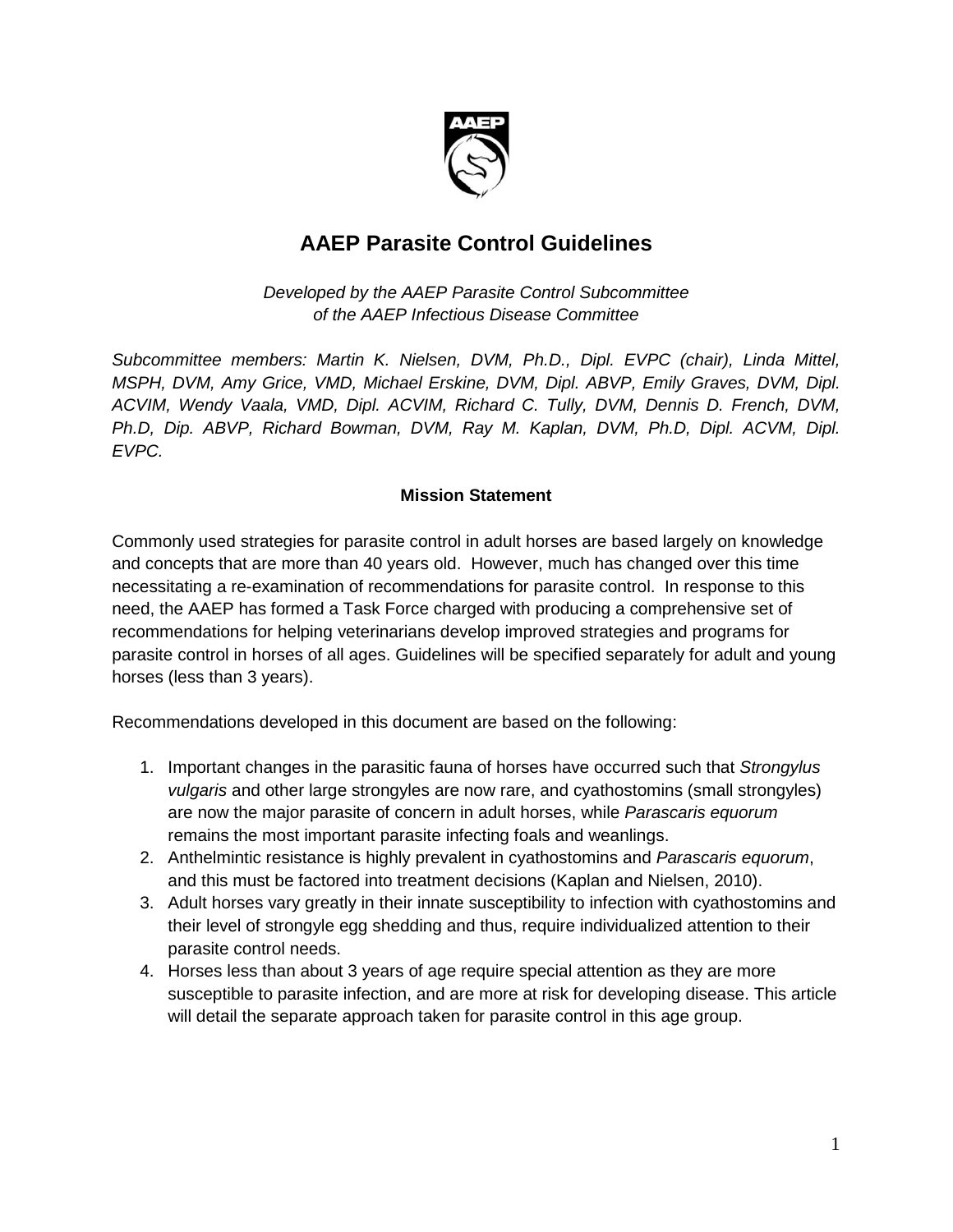## **AAEP Parasite Control Guidelines Introduction**

Traditional parasite control programs involving rotational treatment with anthelmintics at regular intervals are commonly recommended by veterinarians. However, this approach is based on concepts and strategies developed more than 40 years ago when *Strongylus vulgaris* (large strongyle bloodworm) was the most important parasitic pathogen of horses (Drudge and Lyons, 1966). The rationale for this parasite control scheme was rather simple: to kill *S. vulgaris* worms before they could mature and lay eggs that would contaminate the environment. Since it took about two months for strongyle eggs to reappear after treatment, treatment every two months prevented *S. vulgaris* eggs from being shed on pastures. This approach was very successful in controlling *S. vulgaris* infections, and disease from *S. vulgaris* is now very rare in managed horse populations.

It is noteworthy that cyathostomins (small strongyles), were not considered important pathogens at that time, as their pathogenic potential was over-shadowed by S. vulgaris. However, that situation has changed and currently, cyathostomins (small strongyles), are recognized as a primary equine parasite pathogen (Love et al., 1999). Similarly, *Parascaris equorum* is recognized as a major parasitic pathogen in foals and weanlings, and *Anoplocephala perfoliata* has been recognized as a potential cause of colic in the horse. The biology, life-cycles and hostparasite dynamics of the cyathostomins, *A. perfoliata* and *P. equorum* are very different from *S. vulgaris*, thus strategies designed for *S. vulgaris* will not be appropriate or very effective for controlling these parasites.

Decades of frequent anthelmintic use have selected for high levels of anthelmintic drug resistance in cyathostomin and *P. equorum* populations (Kaplan, 2002; Reinemeyer, 2012), which emphasizes that the traditional approaches for parasite control are not sustainable and that new strategies are needed.

Cyathostomins are truly ubiquitous, and all grazing horses are infected. But they are relatively mild pathogens and only produce disease when infections reach extremely high levels. Thus disease from strongyle parasites is much less of a concern in adult horses today than it was decades ago when *S. vulgaris* was highly prevalent. Frequent anthelmintic treatments are therefore not needed to keep adult horses healthy. What is needed are properly timed treatments with effective anthelmintics administered at the appropriate time of the year, which correspond to the epidemiological cycles of transmission and the relative parasite burdens in individual horses. In this document we aim to provide the information necessary to implement parasite control programs for adult horses based on the best available evidence.

#### **TERMINOLOGY TO KNOW AND UNDERSTAND**

There are definitions and terminology that are used by parasitologists when discussing equine parasitology. Commonly used terms have been included to assist in developing a common verbiage for both the veterinarian and horse owner.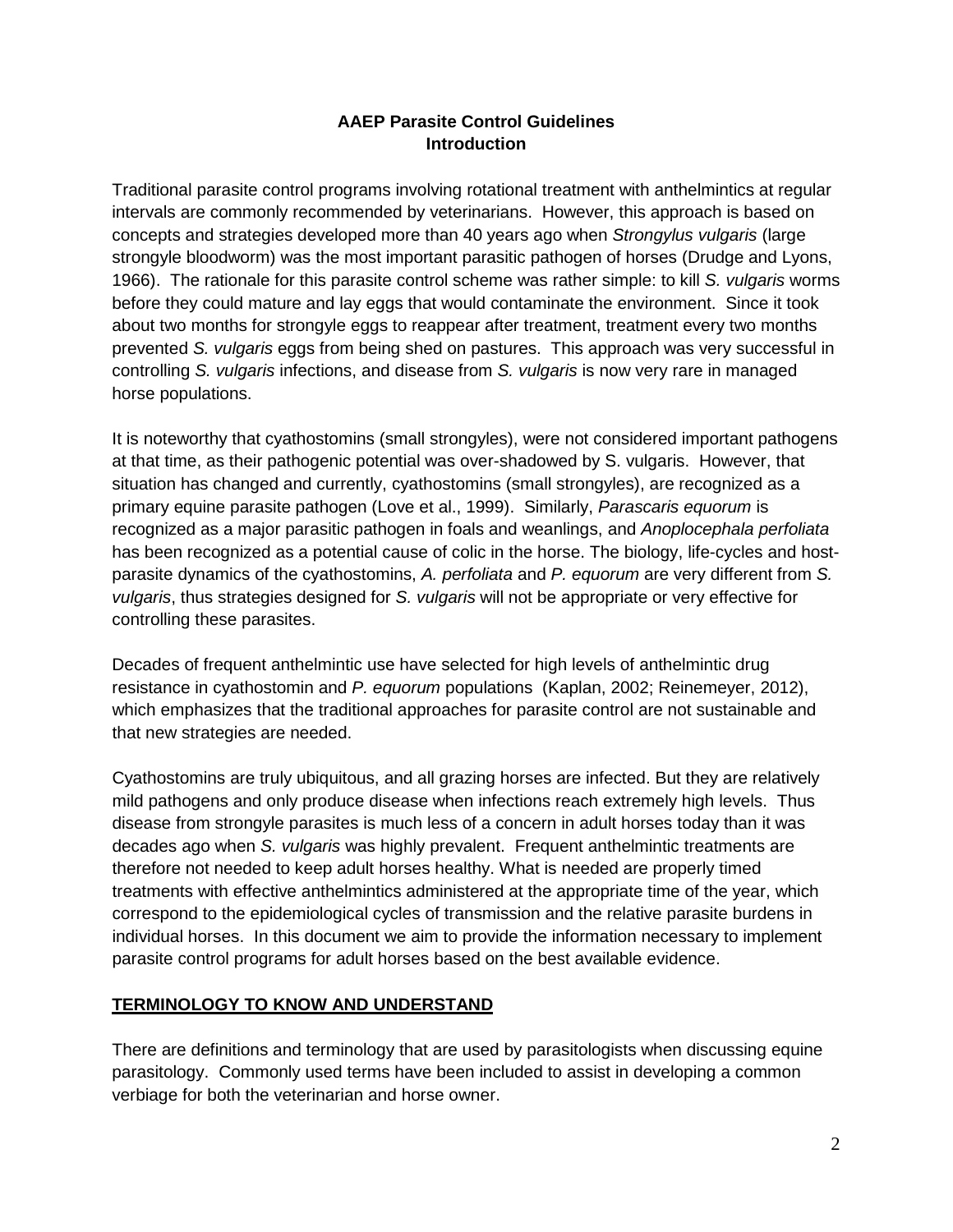#### **ANTHELMINTIC RESISTANCE**

"Resistance is the ability of worms in a population to survive treatments that are generally effective against the same species and stage of infection…Anthelmintic resistance is an inherited trait. The development of resistance first requires that resistance genes are present. The rate of development of resistance is determined by selection pressure and the extent to which worms surviving treatment pass their genes on to the next generation. With continued selection and reproduction of resistant worms, the frequency of resistance genes in the local worm population increases to the point where treatment fails. Once resistance is present, the population of resistant parasites do not appear to revert to susceptibility, so the aims of resistance control are to prevent the first steps in the development of resistance and then to delay the accumulation of resistance genes." (Sangster, 1999)

- Anthelmintics (dewormers) select for parasites in the population that have mutations that confer drug resistance to that drug. Repeated anthelmintic treatments allow the resistant parasites to preferentially survive and increase in frequency over time.
- The Fecal Egg Count Reduction Test (FECRT) is the only method currently available for detecting resistance in parasites of horses.

Current levels of anthelmintic resistance in equine parasites are summarized in table 1. The occurrence of resistance is very variable and large differences can be found between individual farms, and resistance cannot be concluded on any given farm without proper testing. Thus, table 1 only presents which parasites are most likely to show resistance to which drug class.

**Table 1.** Current levels of resistance documented in major nematode parasites to the three anthelmintic classes in managed horse herds. In the US, the large majority of studies have been performed in the south-eastern states, and there is very little information from other regions.

| Drug class            | Cyathostomins     | Large strongyles | P. equorum        |
|-----------------------|-------------------|------------------|-------------------|
| <b>Benzimidazoles</b> | Widespread        | None             | Early indications |
| Pyrimidines           | Common            | None             | Early indications |
| Macrolide lactones    | Early indications | None             | Widespread        |

#### **PARASITE REFUGIA**

Refugia refer to the portion of a population of parasites (or stages of parasites) that escapes selection with the drug at the time of a treatment event. This sub-population includes stages of parasites in the horse not affected by the treatment (e.g. encysted cyathostomins when nonlarvicidal treatments are used), all free-living parasite stages on the pasture, and all parasites in animals that were not treated. The higher the proportion of worms in refugia, the more slowly resistance develops. The worms in refugia are not "selected" for resistance, thus resistant worms remain diluted by susceptible worms, which continue to make up the majority of the worm population (Leathwick et al., 2008; Waghorn et al., 2008).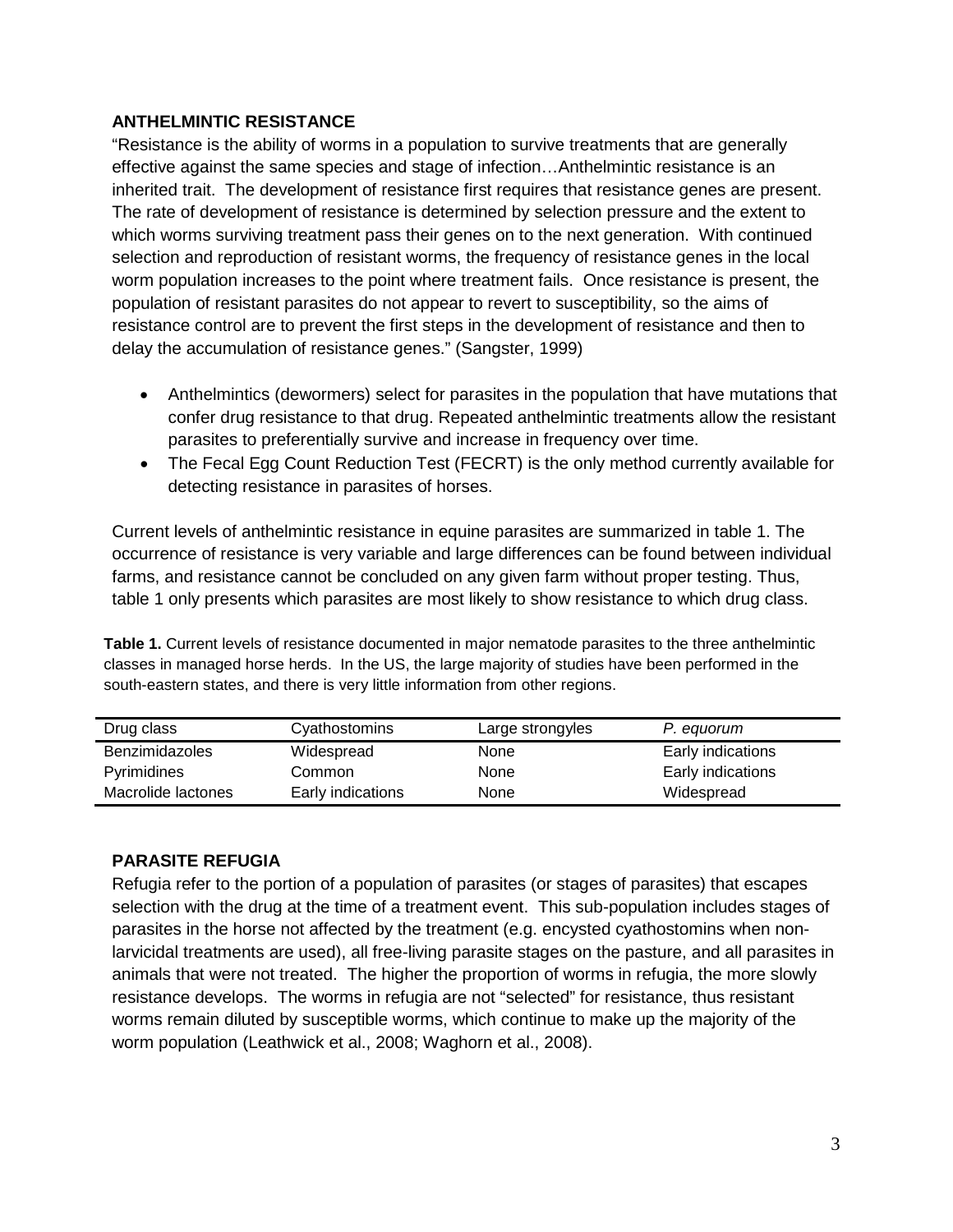Logically, all parasite stages on pasture, such as eggs and pre-infective larvae, are always in refugia. Finally, some anthelmintic formulations have no efficacy against some parasite stages within the horse, and these can be regarded as part of the refugia as well. Examples of this include pyrantel formulations that have no efficacy against parasite stages present outside the gastrointestinal lumen, and ivermectin which has no documented efficacy against encysted cyathostomin larvae.

The concept of refugia can be utilized by keeping the frequency of drug treatments at a minimum when pasture refugia is low (e.g., during the temperature extremes of cold winters or hot summers and during droughts). Consequently, the old practice of "dose-and-move", is now considered to select more strongly for resistance, as moving newly dewormed horses to a new pasture removes the dilution effect that would have been provided by a good size pasture refugia (Waghorn et al., 2009).

Furthermore, refugia can be utilized by leaving some horses untreated at every deworming. Fecal egg counts have been used to select the moderate and high egg shedders for anthelmintic treatment. One study illustrated that if highly effective drugs are used, treating all horses exceeding a strongyle FEC of 200 EPG, only leads to treating about 50% of the horse population, but still provides about 95% reduction of the overall egg shedding (Kaplan and Nielsen, 2010).

## **FECAL EGG COUNT REDUCTION TEST (FECRT)**

The FECRT is used to determine if strongyles and/or ascarids are resistant to a given anthelmintic. However, a finding of reduced efficacy may or may not mean there is resistance present. Therefore, suggested cutoffs should be viewed as a guide for interpretation, but not be viewed as the final answer. To perform the FECRT a fecal sample is collected prior to deworming. The anthelmintic in question is administered and a fecal sample is collected 14 days following treatment. Using the equation below, the number of eggs in the pre-treatment and post-treatment fecal samples is used to calculate the percent reduction in FEC for each horse individually. The mean reduction for all horses tested is then calculated to determine the percent reduction for the farm or stable. This value is then used to make inferences regarding the presence or absence of drug resistance.

## **EPG (pre-treatment) – EPG (14 day post-treatment) X 100 = FECRT EPG (pre-treatment)**

Specific guidelines for FECRT in horses do not currently exist, but are being developed by parasitologists under the auspices of the World Association for the Advancement of Veterinary Parasitology (WAAVP). Until those guidelines are published, the cutoff values listed in Table 2 should be used as a guide for interpreting the results of a FECRT.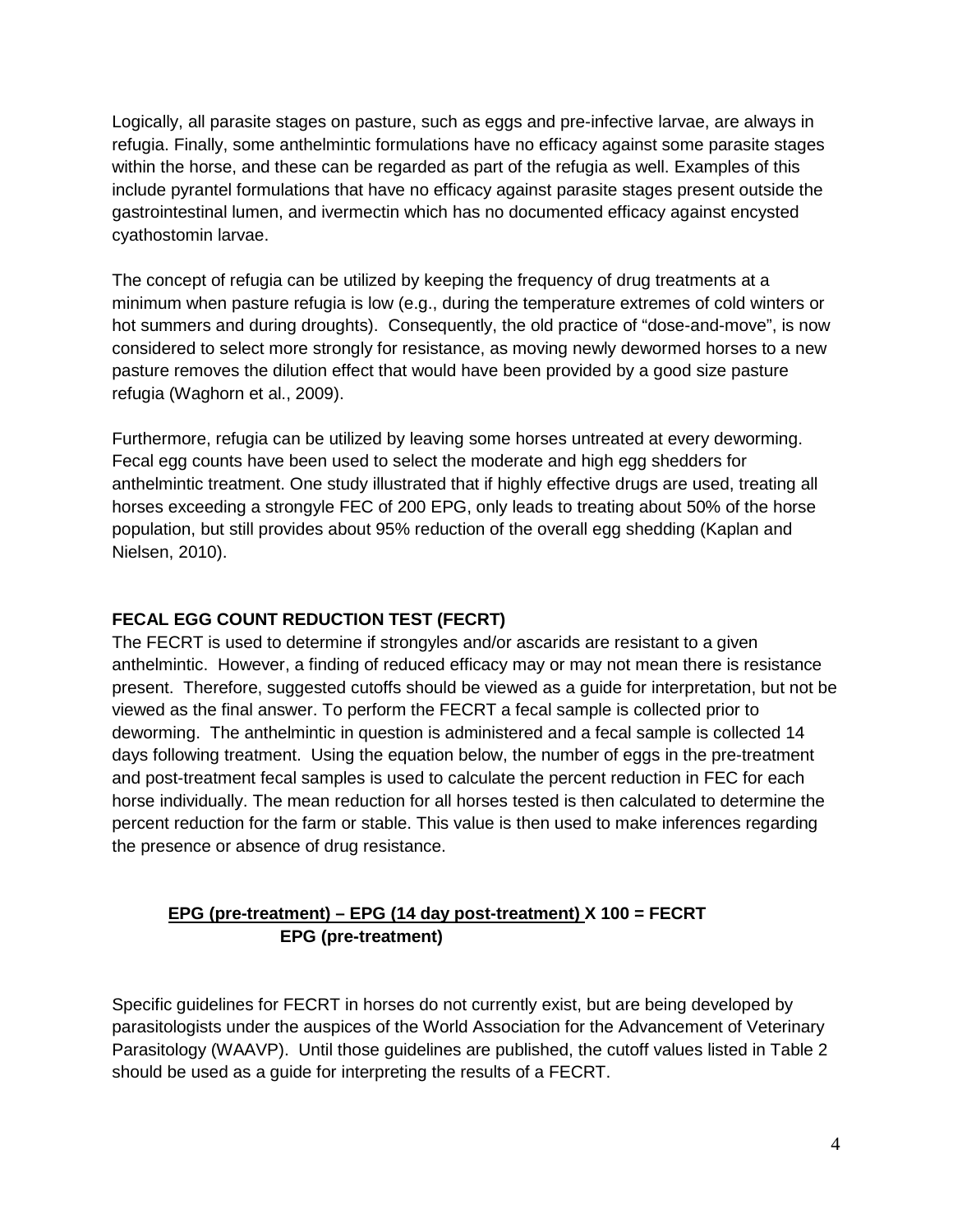|              | Table 2: Suggested cutoff values (mean percent reduction in FEC) for interpreting results of strongyle |
|--------------|--------------------------------------------------------------------------------------------------------|
| <b>FECRT</b> |                                                                                                        |

|                           | <b>Expected</b>   | <b>Observed Results of the FECRT</b> |                               |                  |
|---------------------------|-------------------|--------------------------------------|-------------------------------|------------------|
|                           | efficacy if<br>no | <b>Susceptible</b><br>(no evidence   | <b>Suspected</b><br>resistant | <b>Resistant</b> |
| <b>Anthelmintic</b>       | resistance        | of resistance)                       |                               |                  |
| Fenbendazole/Oxibendazole | 99%               | >95%                                 | 90-95%                        | $<90\%$          |
| Pyrantel                  | 94-99%            | $>90\%$                              | $85 - 90%$                    | < 85%            |
| Ivermectin/Moxidectin     | 99.9%             | >98%                                 | 95-98%                        | $< 95\%$ *       |

\* As of December 2012, strongyle resistance to ivermectin or moxidectin has not been diagnosed in the US. Therefore, any FECRT result that yields <95% reduction for these drugs should be repeated before concluding there is resistance.

It is recommended to include at least six horses in a FECRT on each farm. Further, it is recommended to always recruit the horses with the highest possible pre-treatment egg count for the FECRT, and to use an egg counting technique with a limit for detection of less than 25 EPG (see Appendix A). Horses should not have received anthelmintic treatment at least 8 weeks prior to the FECRT (preferably 12 weeks, if moxidectin was used). When interpreting results of a FECRT it is important to appreciate that there are many factors that can affect the observed results of a FECRT (see Vidyashankar et al., 2012 for details). FEC are by their very nature quite variable, so if testing is done with few horses there is potential for high variability, which could lead to an incorrect inference. Therefore, borderline results should be interpreted with care, and the test should be repeated before any firm conclusion is made.

In addition, all horses sharing pastures share the same population of parasites, and resistance should always be evident across that population. If horses are managed similarly, it is not biologically possible that resistant worms are present in some horses but not others. However, unless efficacy is very high for all horses tested, high variability in results among the horses is quite common. Ultimately, FECRT results can only be interpreted for the population (herd) and not on the individual level. It should always be borne in mind that a borderline reduced efficacy can be caused by factors other than resistance.

#### **EGG REAPPEARANCE PERIOD (ERP)**

The ERP is defined as the time interval between the last effective anthelmintic treatment and the resumption of significant strongyle egg shedding. Several leading equine parasitologists in the US suggest the following definition be used: the week post-treatment when the percent reduction in FEC decreases below a cutoff value of 80% for benzimidazoles and pyrantel, and below 90% efficacy for ivermectin and moxidectin. This is measured by performing weekly FECRTs until egg reappearance is seen. The ERP is irrelevant if drug resistance to a particular anthelmintic is already present on a given property, as there is no egg disappearance. Monitoring ERP on a farm over time has value because a shortening of the ERP is a precursor to the development of resistance. Monitoring ERPs has the most practical implication for measuring possible emergence of resistance to ivermectin and moxidectin.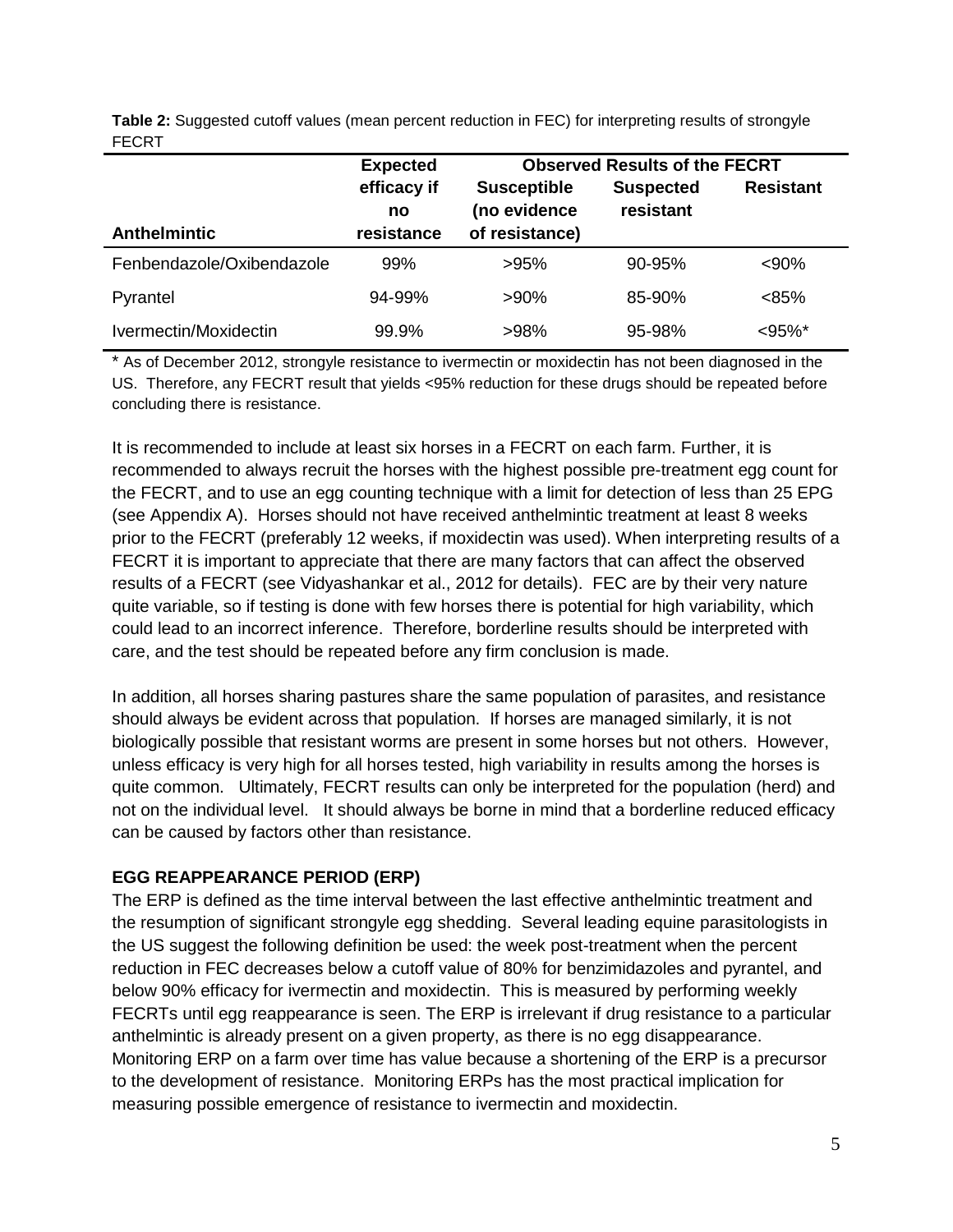Table 3 shows the usual ERP for the common equine anthelmintics, when they are fully effective. ERPs differ among the different anthelmintics. Macrocyclic lactones are characterized by very long ERPs, but recent reports have documented them shortened to just 4-5 weeks for both ivermectin and moxidectin on farms with high treatment intensities (Lyons et al., 2008a; Rossano et al., 2010; Lyons et al., 2011).This is interpreted as emerging resistance in cyathostomins to this drug class.

| anuviminuv                      |                                     |                                                 |
|---------------------------------|-------------------------------------|-------------------------------------------------|
| <b>Anthelmintic</b>             | Usual ERP when<br>drug is effective | <b>ERP</b> when drug<br>was first<br>introduced |
| Fenbendazole/Oxibendazole       | 4-5 weeks                           | 6 weeks <sup>a</sup>                            |
| Pyrantel                        | 4-5 weeks                           | 5-6 weeks <sup>b</sup>                          |
| <i><u><b>Ivermectin</b></u></i> | 6-8 weeks                           | $9-13$ weeks <sup>c</sup>                       |
| Moxidectin                      | 10-12 weeks                         | 16-22 weeks $d$                                 |

**Table 3:** Cyathostomin egg reappearance periods (ERP) for equine anthelmintics

<sup>a</sup>McBeath et al., 1978.

b Boersema et al., 1995; 1996.

c Borgsteede et al., 1993, Boersema et al., 1996, Demeulenaere et al., 1997.

d Jacobs et al., 1995, DiPietro et al., 1997, Demeulenaere et al., 1997.

#### **STRONGYLE EGG SHEDDING/CONTAMINATION POTENTIAL**

Although horses grazing together share the same parasite population, they demonstrate huge differences in their levels of strongyle egg shedding. Within any group of mature horses (> 3 yrs. of age), strongyle egg counts are highly concentrated in certain horses, such that 20 – 30% of adult horses usually shed approximately 80% of the eggs. This distribution of parasite egg shedding among hosts is common to all species and is referred to as over-dispersion.

This characteristic for a horse is very stable over time, when it is otherwise in good health and pasture management practices are sound. Thus, a healthy pastured horse with a low egg shedding potential will tend to always have a low FEC, while a healthy pastured horse with a high egg shedding potential will tend to always have a high FEC (Nielsen et al., 2006a; Becher et al., 2010).

In order to determine the egg shedding potential for an individual horse, it is necessary to collect a fecal sample and perform a fecal egg count (FEC) after the effects of the last dewormer administered are completely gone. If you do not wait a suitable period of time following treatment, then the results of the FEC will only reflect the efficacy of the last dewormer used, rather than measuring the innate ability of the horse's immune system to regulate levels of cyathostomin egg shedding. Studies have illustrated that parasites reduce their egg shedding outside the grazing season, where conditions are less favorable for parasite transmission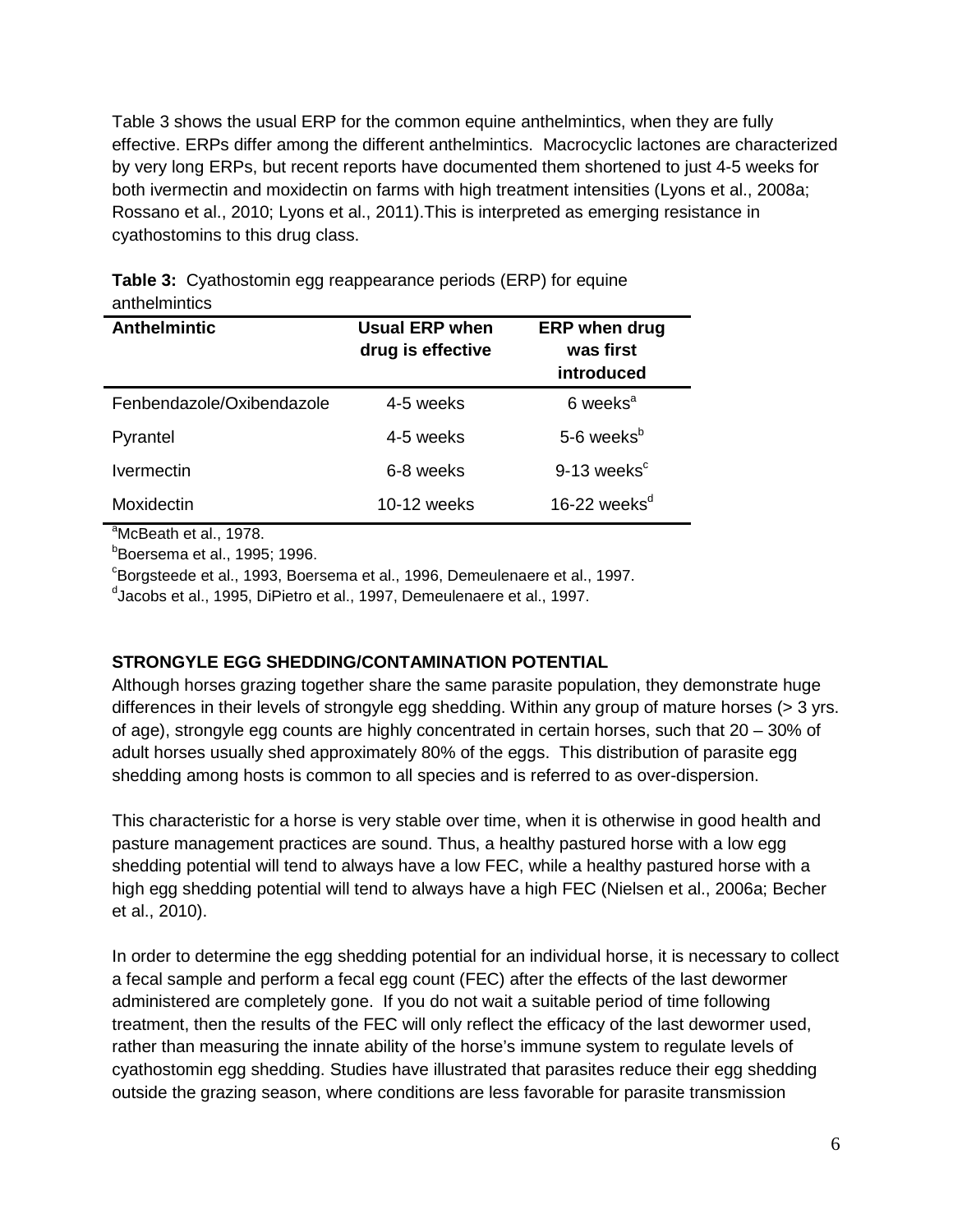(Poynter, 1954). This indicates that FECs may be less reliable in cold winter months (northern climates) and during hot, dry summers (southern climates). To evaluate the egg shedding status in adult horses ( $>$  3 yrs. of age) a fecal sample should be collected a minimum of 4 weeks beyond the Egg Reappearance Period (ERP) for the last drug used.

After Moxidectin (ERP = 10-12 weeks): Wait ≥ 16 weeks to collect a fecal After Ivermectin (ERP = 6-8 weeks): Wait  $\geq$  12 weeks to collect a fecal. After benzimidazoles (fenbendazole/oxibendazole) or pyrantel (ERP = 4-5 wks): Wait ≥ 9 weeks to collect a fecal.

There are little data available for scientifically setting the FEC thresholds used for dividing adult horses into low, moderate and high categories for egg shedding. However, a recent study reported that strongyle FEC cutoff values up to the level of 500 EPG yielded significantly different strongyle worm counts, whereas no differences were found at higher cutoffs. These data support usage of cutoffs for treatment in the 0-500 EPG range (Nielsen et al., 2010a). Nonetheless, currently recommended thresholds are based largely on the opinions of a majority of equine parasitologists, and as such could change as more data are collected and analyzed. Guidelines for classifying horses on the basis of egg contamination potential are presented in table 4.

**Table 4.** Suggested guidelines for classifying horses into different levels of strongyle egg shedding and the expected percentage of the horse population belonging to each group (Kaplan and Nielsen, 2010).

| Egg count level         |             | Percentage of adult population <sup>a</sup> |
|-------------------------|-------------|---------------------------------------------|
| Low contaminators:      | 0-200 EPG   | 50-70                                       |
| Moderate contaminators: | 200-500 EPG | $10 - 20$                                   |
| High contaminators:     | >500 EPG    | 20-30                                       |

<sup>a</sup> These values are only estimates and the actual percentage of horses in each category will vary among farms depending on a multitude of factors

It is generally advised to classify adult horses to the three strongyle contaminative groups based on more than just one egg count performed at one point in time. In a Danish study where FEC were performed every six months over three years, greater than 90% of horses with FEC < 200 epg on two consecutive fecal exams had a FEC of less than 200 EPG on the third (Nielsen et al., 2006a). Thus, it appears that egg shedding categories for most horses remain consistent, but some horses may switch categories, particularly those with FEC near the cutoff values.

#### **GOALS OF PARASITE CONTROL**

The true goal of parasite control in horses (and other equids) is to limit parasite infections so animals remain healthy and clinical illness does not develop. The goal is NOT to eradicate all parasites from a particular individual. Not only is eradication impossible to achieve, the inevitable result is accelerated development of parasite drug resistance. In addition, both small and large strongyles cause the greatest disease during their larval stages, which are refractory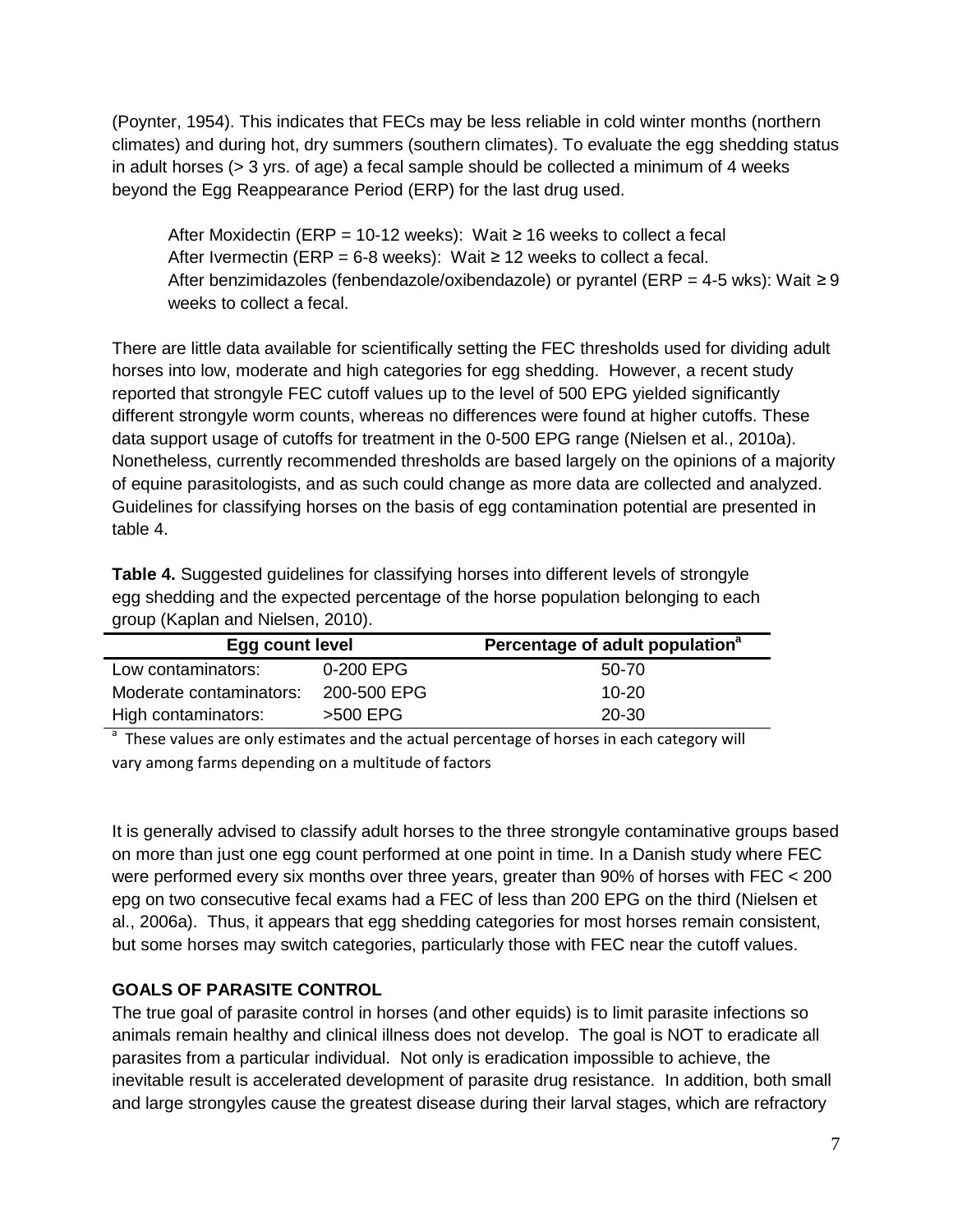to most anthelmintic treatments. Consequently, most treatments that kill only adult worms yield limited direct benefit to the horse. However, treatments effective against adult stages have an indirect benefit in that they prevent further contamination of the environment with infective stages. The resulting corollary is that to achieve good parasite control, one must prevent contamination of the living environment of a horse or horses with high numbers of parasite eggs and larvae. Thus, treatments should be timed to kill worms before they start to pass large numbers of eggs into the environment. This relies on the use of deworming medications that are effective for their intended use. But treatments are only necessary when the environmental conditions are conducive to egg and larval development and survival. If strongyle eggs and developing larvae will be rapidly killed by the adverse environmental conditions (winter in the north and summer in the south) (Nielsen et al., 2007), then little is gained by deworming the horse if the horse is not showing any clinical symptoms of parasitic disease.

The goal of any parasite control program can therefore be summarized as follows:

- 1. To minimize the risk of parasitic disease.
- 2. To control parasite egg shedding.
- 3. To maintain efficacious drugs and avoid further development of anthelmintic resistance as much as possible.

To achieve these goals, it is important to know the magnitude of egg shedding of individual horses. This information can only be generated by performing periodic FEC surveillance. As noted above, the acceptable limits of strongyle EPG for a horse remain debated, and the egg shedding status of a horse may change over time as a result of changes in the horse's immune status and level of parasite exposure. In addition, no exact guidelines have been published regarding the "acceptable" number of *P. equorum* eggs in young horses. However, even with these limitations in our knowledge, the magnitude of the FEC is the only means available to estimate the worm burden and egg contamination potential of a horse, and determine the effectiveness of anthelmintics. Consequently performing FEC surveillance is necessary to properly develop and monitor any parasite control program.

#### **FECAL SAMPLING AND FECAL EXAMINATION**

Appendix A provides protocols for performing fecal egg counts.

#### **REASONS TO PERFORM FECAL EGG COUNTS (FEC)**

- To evaluate the anthelmintic efficacy using the FECRT.
- To evaluate and monitor the egg reappearance period (ERP) of the most recently administered dewormer.
- To determine the shedding status of the horse at the time of sampling.
- To determine whether parasite burdens in foals and weanlings are primarily *P. equorum* or strongyle.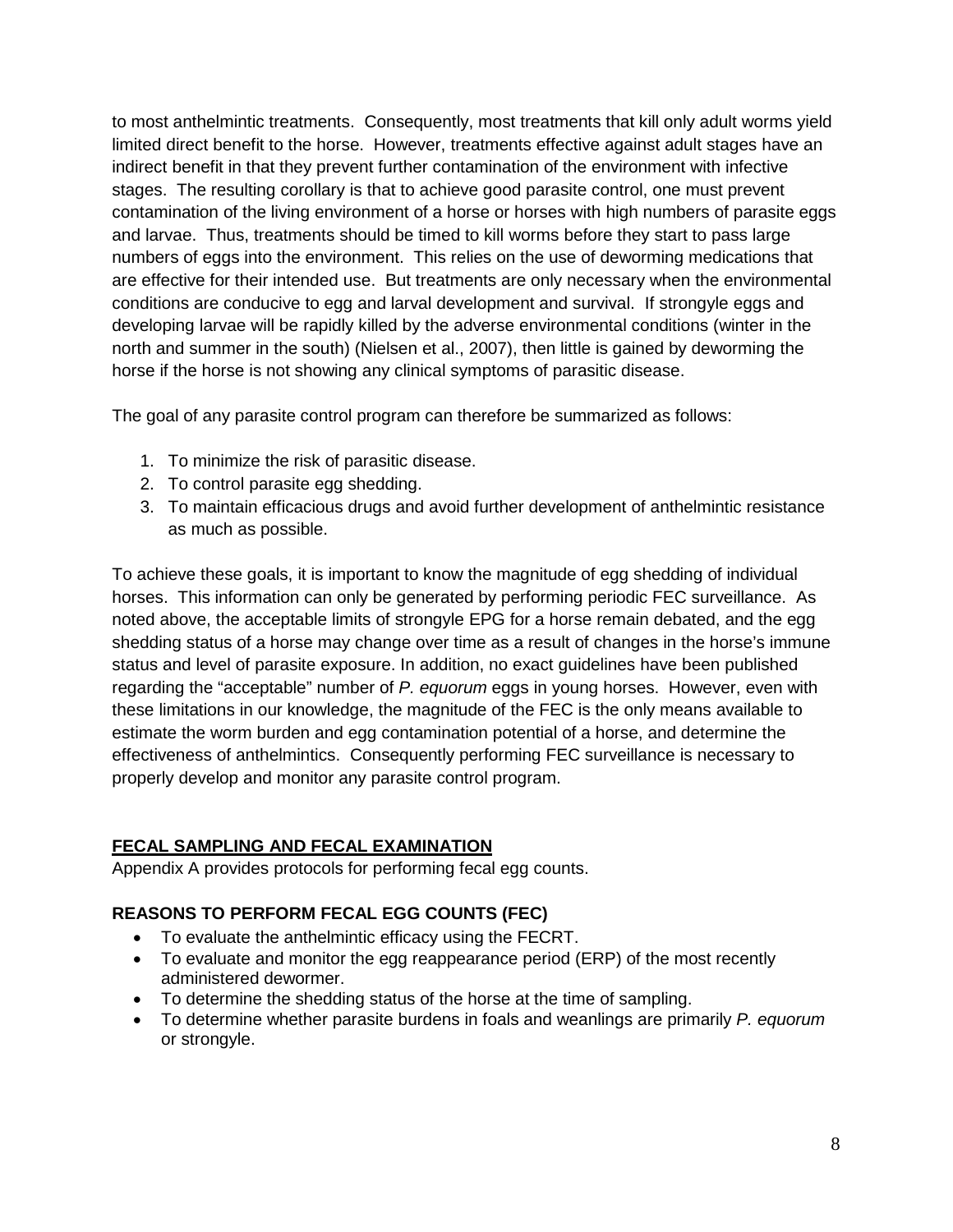## **LIMITATIONS OF FEC**

- They do not accurately reflect the total adult strongyle or *Parascaris equorum* burden of the horse.
- They do not detect immature or larval stages of parasites including migrating large strongyles and ascarids, and/or encysted cyathostomins.
- Tapeworm infections are often missed or underestimated by fecal techniques because tapeworm egg shedding is intermittent.
- Pinworm eggs are usually missed since they are adhered as egg packets around the anus rather than being shed in the feces.

## **RECOMMENDATIONS FOR FECAL SAMPLING AND STORAGE**

- Samples should be stored in airtight and leak-proof containers or plastic bags.
- Collected manure should be as fresh as possible. Samples less than 12 hours old are acceptable, but should be refrigerated immediately after collection (Nielsen et al., 2010b).
- Refrigeration is always recommended for storage of fecal samples, but anaerobic storage at room temperature will also prevent eggs from hatching and developing. Anaerobic storage can be achieved by squeezing all the air out of the bag, or by using a vacuumsealing device. Note that anaerobic storage works best on wet feces; if feces are dry, it is difficult to achieve an anaerobic state.
- Samples should preferably be tested within 7 days of collection, although there are indications that eggs can remain intact for longer if adequately refrigerated
- Fecal samples that are or have been frozen are not acceptable, as this will damage the eggs and decrease the recovery rate.
- Diarrhea samples are not acceptable for FEC, but can be used for qualitative testing. Horse should have normal feces before a FEC is done. Note that if a horse has diarrhea that may be associated with parasitism, deworming may be indicated per clinician's recommendations without regard to results of the FEC

#### **FEC Training and Microscope Maintenance**

- Make sure that microscope lenses are adjusted to the parasitology slides used for the egg counts.
- Make good use of contrast (aperture condenser) to get a better image of morphological features.
- To improve skills at parasite egg identification, several resources are available online and through use of textbooks. One should consider review by a veterinary parasitologist if questions arise.
- It is recommended that microscopes be equipped with an ocular micrometer so that eggs and other questionable objects can be measured. Having measurements can greatly assist in the identification

# **INTERPRETATION OF EGG COUNT DATA**

In managed horses, greater than 99% of all strongyle eggs seen in a fecal are from the cyathostomins. In feral horses or in cases of severe neglect, 90-95% of the eggs seen will be from the cyathostomins and the remaining few percent will be from several large strongyle species, which are potentially more pathogenic. It is not possible to distinguish a large strongyle egg from a small strongyle egg while doing a FEC. This requires culturing the feces, recovering, and identifying the L3 larvae. This procedure is not difficult to learn, but does require some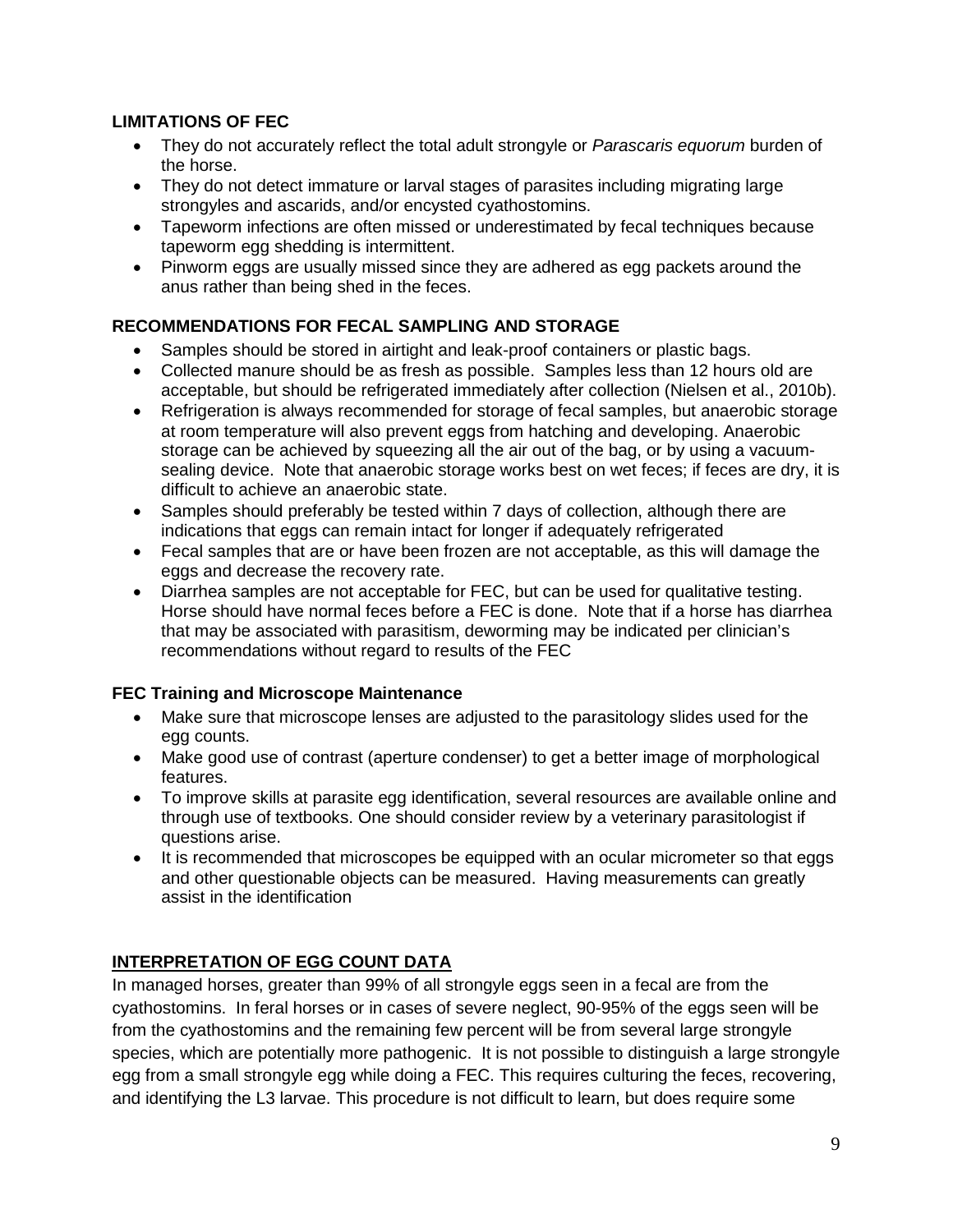training. In fact, a recent survey of Danish equine veterinarians demonstrated that 41% of practices performed larval cultures as part of their parasite surveillance programs (Nielsen et al., 2006b).

Larval culture and ID procedure presently is not offered by commercial laboratories, but may be available in a few university veterinary diagnostic laboratories. A PCR test recently has been developed to detect the presence of *Strongylus vulgaris* eggs in feces, but this test presently is only being used for research purposes and is not available as a diagnostic service (Nielsen et al., 2012).

#### **"OTHER" GASTROINTESTINAL PARASITES**

#### *Anoplocephala perfoliata* **(Tapeworms***)*

Necropsy surveys performed in Kentucky prior to widespread use of cestocidal drugs in horses reported prevalences for *Anoplocephala perfoliata* of approximately 50% (Lyons et al., 1984; Lyons et al., 2000). The prevalence in other areas is unknown; however in much of the US tapeworms remain common. Oribatid mites serve as the intermediate host for tapeworms, and are commonly found on grass pastures. Though epidemiological data are limited, it appears that higher densities of oribatid mites occur where moist environmental conditions are found; in arid areas few or low numbers of oribatid mites are present leading to a lower incidence of tapeworm infection.

In recent years, parasite *A. perfoliata* has received growing attention as a potential pathogen causing various types of colic (Proudman et al., 1998). A few studies have been performed, but the evidence supporting tapeworms as an important cause of colic is still scant. Tapeworms produce small mucosal erosions at the site of attachment and when present in relatively high numbers, have been associated with ileocecal impactions and spasmodic colic (Proudman et al., 1998). However, most horses infected with tapeworms tend to have relatively few worms, and these likely produce little in the way of pathogenic consequences.

Tapeworm infections are difficult to diagnose using common egg counting or flotation methods since eggs are passed only intermittently with shedding and disintegration of mature proglottids. Consequently, unless a horse is infected with a large burden of tapeworms, seeing tapeworm eggs in the feces is a chance event, when a standard egg counting method is used. A modification of a centrifugation-based egg counting technique based on analyzing 40 grams of feces has been validated to have a diagnostic sensitivity and specificity of 0.61 and 0.98, respectively (Proudman and Edwards, 1992). For detecting tapeworm burdens of 20 worms and above, the sensitivity of this method was found to be 0.90, which is very good for a parasitological diagnostic test. Since eggs are clustered in the feces, the number of eggs seen is not highly relevant, and fecals should just be interpreted as being either negative or positive. To greatly increase the sensitivity of detection for tapeworms, horses can be treated with either praziquantel or a cestocidal dose of pyrantel, and then 24 hour later fecals are performed (Sanada et al., 2009; Slocombe, 2006). If the horse was infected with tapeworms, there is a high probability that tapeworm eggs will be seen in the feces.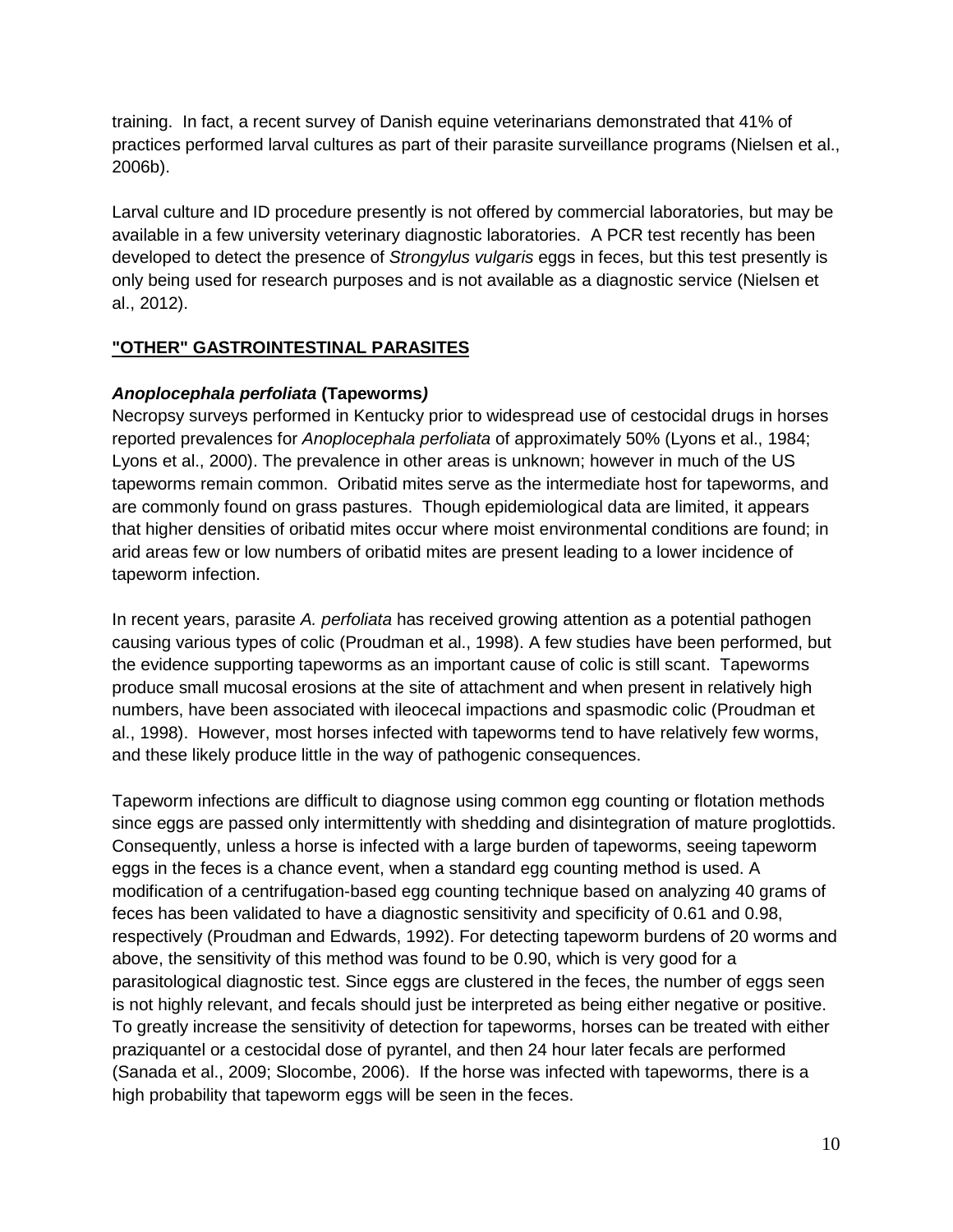The research group led by Proudman at University of Liverpool developed the only fully validated and commercially available serological diagnostic test for diagnosing equine tapeworm infection (Proudman and Trees, 1996). This assay measures *A. perfoliata*-specific antibodies and titer levels have been found to correlate with worm burdens. However, being an antibodybased test, it more reflects exposure than actual infection, and horses can remain seropositive for months after treatment (Abbott et al., 2008). A different serological test is also available to test for the presence of antibodies to *A. perfoliata* at the University of Tennessee, but at present the test lacks sufficient validation as a quantitative assay for use in detecting current infections or for measuring worm burdens in individual horses.

Because tapeworms are relatively common and widely distributed, have a strong seasonality of transmission, have potential to cause disease, and are difficult to diagnose, it is likely that a properly timed single annual tapeworm treatment would be beneficial for horses. Even if this treatment is not needed for the health of an individual horse, a properly timed annual treatment given to all horses on a property should diminish transmission the following grazing season. However, there is no evidence that frequent tapeworm treatments throughout the year would provide any additional health benefit. Drug choices for treatment of tapeworms include praziquantel (licensed in the US for horses only in combination with ivermectin or moxidectin), or a cestocidal (double the nematode dose) of pyrantel pamoate. In most areas, this treatment should be given in the late fall or winter after tapeworm transmission ends due to cold weather. It should also be noted that horses living in dry arid regions may have little or no exposure to tapeworms and thus would not require any cestocidal treatments. In these areas performing serological testing would be valuable, as low or negative titers would suggest that annual treatment is unnecessary.

#### *Parascaris equorum* **(Roundworms; Ascarids)**

This parasite is the most important in foals causing ill-thrift and poor growth. Migrating larvae can cause signs of airway inflammation, including cough and nasal discharge (Clayton, 1986). Further, infection poses a risk for small intestinal impactions, which are associated with a guarded prognosis for survival, and can be further complicated by intestinal rupture (Cribb et al., 2006). Current evidence suggests that deworming of a heavily parasitized foal with an efficacious anthelmintic that has a paralytic mode of action, can cause acute small intestinal impaction. This association has not been found with benzimidazole type drugs, and these may therefore represent a better treatment choice for *P. equorum* infections. The parasite is practically ubiquitous in breeding operations and the eggs are characterized by being particularly resistant to environmental influences and can remain present and infectious for several years, if organic matter is present in the soil (Ihler, 1995).

*Parascaris equorum* infections may occasionally be diagnosed in immunocompetent adult horses, but clinical disease would be an extremely rare event. Typically, such infections are observed on properties where foals also reside, and the FEC observed are low (<50 epg). No specific evidence shows that the biology of *P. equorum* has changed, but it appears empirically that more adult horses are positive for *P. equorum* on fecal exams than in previous years.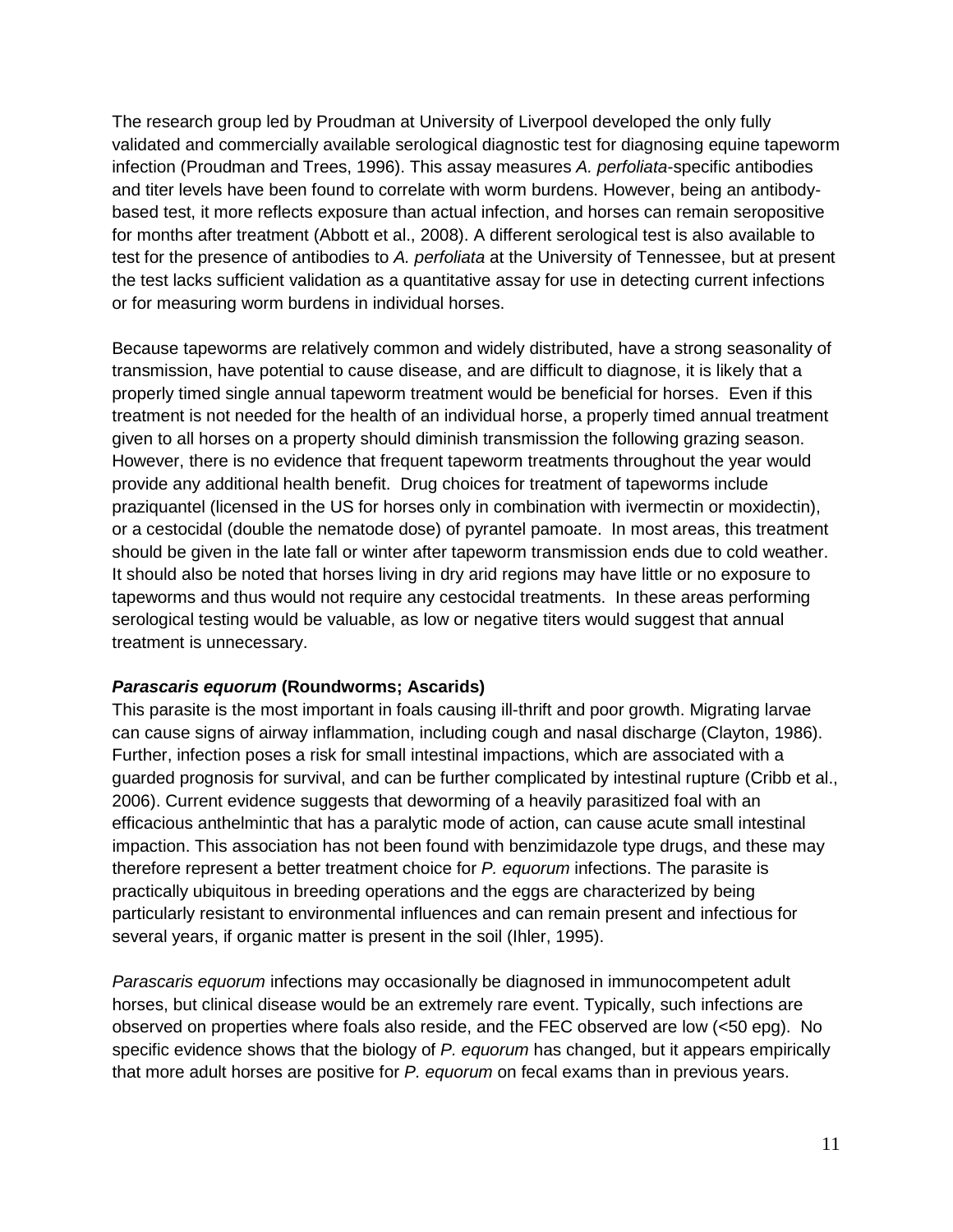High levels of resistance have been documented across the world to ivermectin and moxidectin (Reinemeyer, 2012), and some early findings suggest pyrantel resistance as well (Lyons et al., 2008). Resistance has not yet been confirmed in benzimidazole drugs, which appear to represent the best choice for *Parascaris* treatment on many properties. Given the levels of resistance found to ivermectin and moxidectin on many farms, fenbendazole given at 10 mg/kg for five consecutive days may be the only remaining option for larvicidal treatment.

## **Oxyuris equi (Pinworms)**

Clinical disease from pinworms historically was seen mostly in young horses; however, in recent years cases in adult horses are becoming increasingly more common. Pinworm infections tend to be sporadic and usually only one or a few horses are affected out of a group. Clinical signs vary in intensity, but in severe cases, intense tail rubbing and hindquarter and/or perineal skin excoriations are seen. Some adult horses may have patent pinworm infections without showing any specific clinical signs. Definitive diagnosis is made by identifying the *O. equi* eggs. Eggs can sometimes be found on a fecal exam, but the scotch tape test or examination of perineal scrapings (using a tongue depressor and lube) are more sensitive. As a consequence of rubbing, horses can spread pinworm eggs throughout the horse's environment; transmission can occur in stalls and from contact with grooming materials, tail wraps, fence posts, etc. Furthermore, pinworm eggs are rather hardy, and can persist on the perianal region and in the environment for relatively long periods of time.

There are many anecdotal reports of pinworms being resistant to macrocyclic lactone anthelmintics, however, there still are no documented cases in the literature (Reinemeyer, 2012). If resistance is suspected, suggested treatment protocols include pyrantel pamoate (6.6 mg/kg PO) or fenbendazole (5 mg/kg PO).

Because the pruritus secondary to pinworm infections is caused by the material secreted by the female when depositing her eggs, washing the perineum and perianal region may help to relieve symptoms. After scrubbing, all materials should be discarded or washed in hot water with soap and/or disinfectants.

#### **Bots (***Gasterophilus* **spp.)**

Bots are rarely associated with measureable disease, but they are aesthetically unpleasing. It is often recommended to treat with a boticide once each year during late fall or early winter as a clean-out treatment, which will help to decrease transmission in the next season. Currently, ivermectin and moxidectin are the only available parasiticides for horses with activity against bots.

# **METHODS OF PARASITE CONTROL**

#### **Environment-based approaches**

Equine strongyle parasites begin life as an egg in a manure pile, which then must develop to an infective larvae in the feces, get out onto the pasture, and then be ingested by a horse. Thus, infection of horses could be prevented if all feces were promptly removed from the pasture.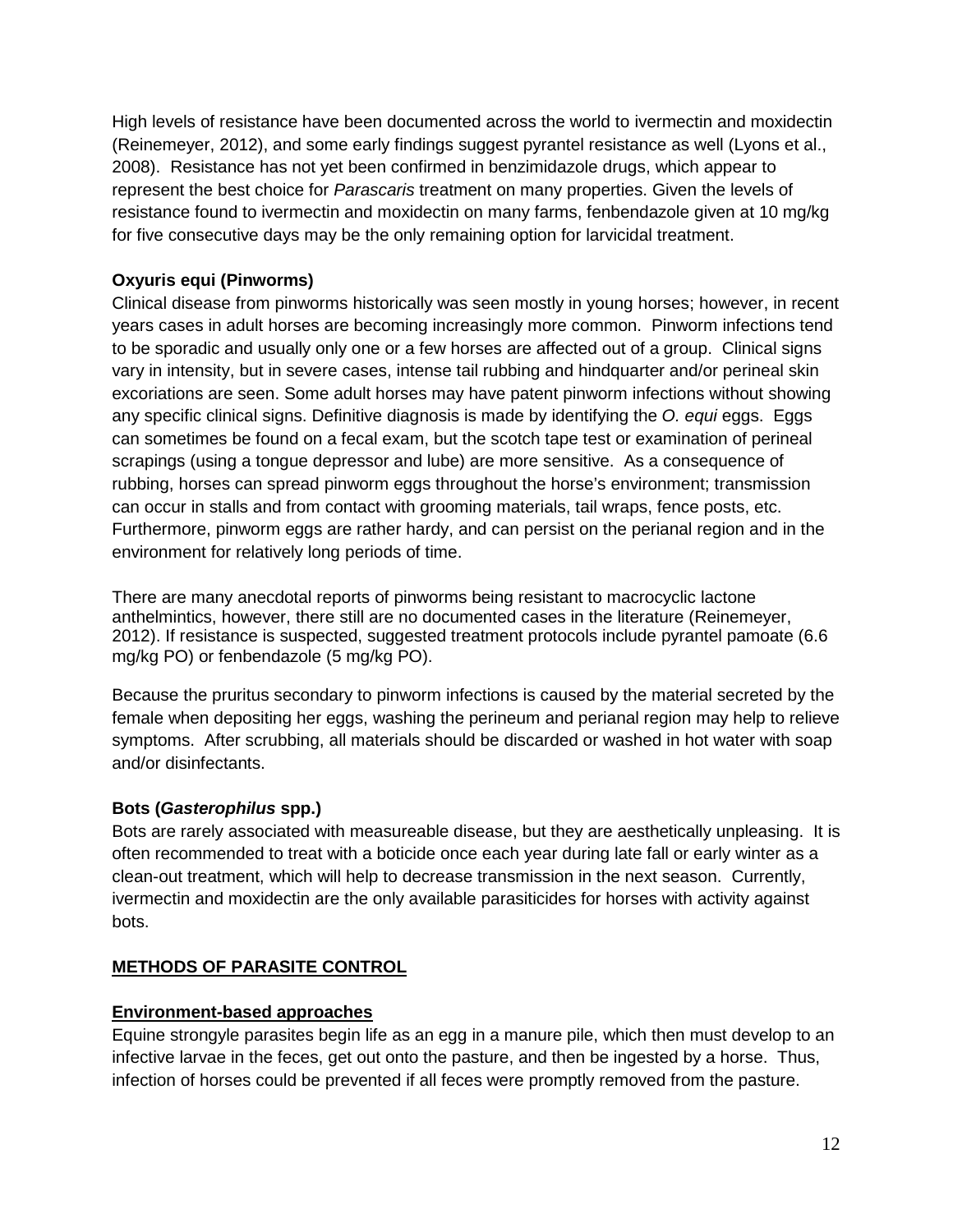In a bygone era, the most elite stables employed pasture grooms, who followed grazing horses with a scoop shovel and a broom. Their job was to remove manure as quickly as it was dropped. In the 1980s, a similar approach was evaluated using updated technology. Studies at Newmarket in Great Britain examined the efficacy of cleaning horse pastures with a large commercial vacuum unit that was originally designed for golf course maintenance. Twiceweekly vacuuming was demonstrated to control pasture infectivity more effectively than routine deworming (Herd, 1986). However, the cost of the vacuum units was prohibitively expensive for the average horse owner, and the process only worked well on level, relatively dry pastures. Despite this, several commercial devices are now available for cleaning pastures, and these have found use on many horse farms.

#### **Environmental Control**

Eggs hatch and develop into infective larvae under conditions of moderate temperature and moisture. Cold slows the rate of development or stops it altogether, and excessive heat kills eggs and larvae. It is possible to heat manure sufficiently to kill the parasites, including even ascarid eggs (Gould et al., 2012). Proper composting of manure and soiled bedding will generate relatively high internal temperatures, and strongyle larvae in manure are virtually eradicated by exposure to temperatures over 40 ºC for a minimum of two weeks. Composting is a practice that should already be in place at any stable.

Non-composted horse manure should never be spread on pastures as this will increase the level of parasite contamination.

Leaving pastures unoccupied for several months of the year may or may not reduce the risk of infection depending on the time of the year. Infective strongyle larvae (L3) can survive for only a few weeks in hot weather, but for as many as six to nine months during colder weather (Nielsen et al., 2007). Consequently, L3 survival in the environment will vary greatly from region to region and season to season. Thus, strategies for environmental control must be made based on local conditions.

Strongyle infective third-stage (L3) larvae can survive in wide extremes of weather and climate, but there are sets of conditions that are optimal and sets of conditions where development and/or survival are poor (Table 5). Therefore, it is recommended to focus anthelmintic treatments at times of the year that are most optimal for larval development, i.e. when transmission of strongyles is most likely. Doing so will reduce pasture contamination with infective stages, thereby decreasing the acquisition of new infections. In addition, a time when transmission is likely is also the time of year when adequate refugia are present, thus selection pressure for anthelmintic resistance is lessened. Conversely, it is recommended to avoid treatments of equine strongyles during the winter months in cold temperate climates and during summer months in warm/hot climates (times of low refugia), in order to reduce the development of anthelmintic resistance.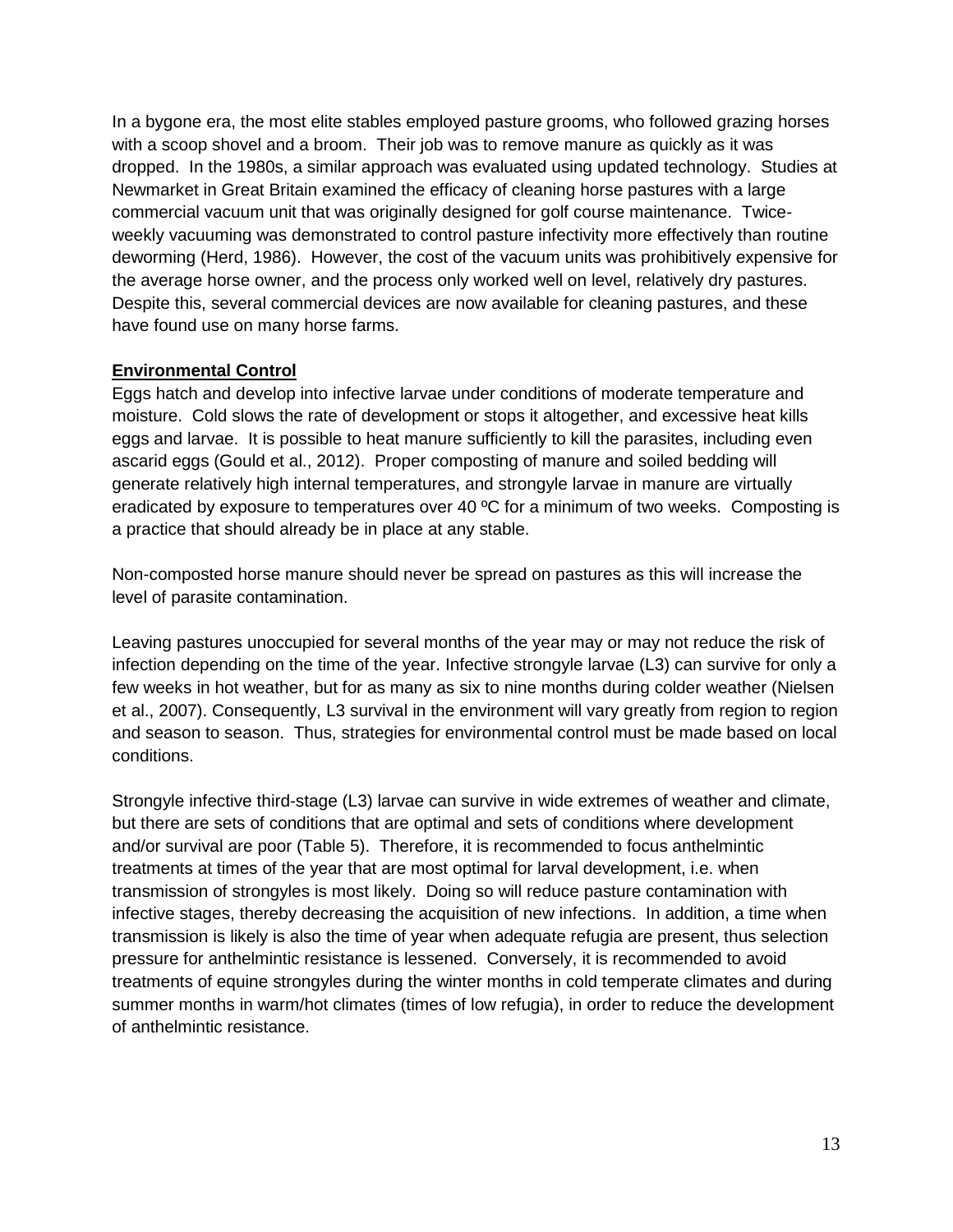| <b>Development</b>                                                                                                                       | <b>Temperature</b><br>Range                          | <b>Survival</b>                                                                                                                       |
|------------------------------------------------------------------------------------------------------------------------------------------|------------------------------------------------------|---------------------------------------------------------------------------------------------------------------------------------------|
| No development above this level                                                                                                          | $>$ 40 °C<br>> 104 °F                                | Free-living stages die rapidly. Intact fecal<br>balls may retain enough humidity to<br>enable L3 to survive for some weeks.           |
| Optimal temperature range for<br>development of eggs and larvae.<br>Reach infective L3 stage in as little<br>as 4 days.                  | $25\,33\,^{\circ}\text{C}$<br>77 - 91 <sup>°</sup> F | Larvae survive on the shorter term (ie a<br>few weeks), but conditions are too warm<br>for long term survival                         |
| Eggs develop into L3 within 2-3<br>weeks.                                                                                                | 10-25 °C<br>50 - 77 $\mathrm{^{\circ}F}$             | L3 capable of surviving for several weeks<br>to a few months                                                                          |
| Lower limit for egg hatching is<br>about 6 °C. At temperatures in this<br>range, development will take<br>several weeks to a few months. | $6 - 10^{\circ}$ C<br>43 - 50 $\degree$ F            | L3 survive for many weeks or even<br>months under these circumstances                                                                 |
| No hatching and no development                                                                                                           | $< 6^{\circ}$ C<br>$<$ 43 $^{\circ}$ F               | Eggs and L3 can survive for several<br>months at temperatures just above the<br>freezing point                                        |
| No development during frost                                                                                                              | $< 0^{\circ}$ C<br>$<$ 32 $^{\circ}$ F               | Developing larvae (L1 and L2) are killed,<br>but unembryonated eggs and L3 can<br>survive and persist for long periods (ie<br>months) |
| Alternation between freezing and<br>thawing will usually not lead to<br>development unless temperatures<br>exceed $6^{\circ}$ C          | < 0 > C<br>$< 32 > {}^{o}F$                          | Repeated freeze-thaw cycles are<br>detrimental to L3 survival                                                                         |

**Table 5.** Effects of temperature on the survival, development and persistence of free-living stages (eggs, L1, L2, L3) of strongyles (Nielsen et al., 2007)

It is practically feasible to temporarily turn a grazing pasture into a hay field and recover the forage. Grazing infected pastures with ruminants may also assist in control (Eysker et al., 1986). Equine strongyle larvae are quite host-specific; they cannot infect cattle, sheep, goats or camelids.

The environmental control of worms using nematophagous fungi has shown promising results. Brazilian researchers and others have used these fungi that are harmless to people, and the environment (Larsen et al., 1999). Unfortunately, these biological control agents are not commercially available at present and are not likely to become available in the foreseeable future.

#### **Alternative remedies**

An increasing number of so-called organic or herbal dewormers are appearing in tack shops, but the efficacy of these products has never been demonstrated in formal, controlled evaluations. These products exist primarily because they exploit differences in the labeling requirements for drugs vs. non-drug items. Before a drug can earn label claims for activity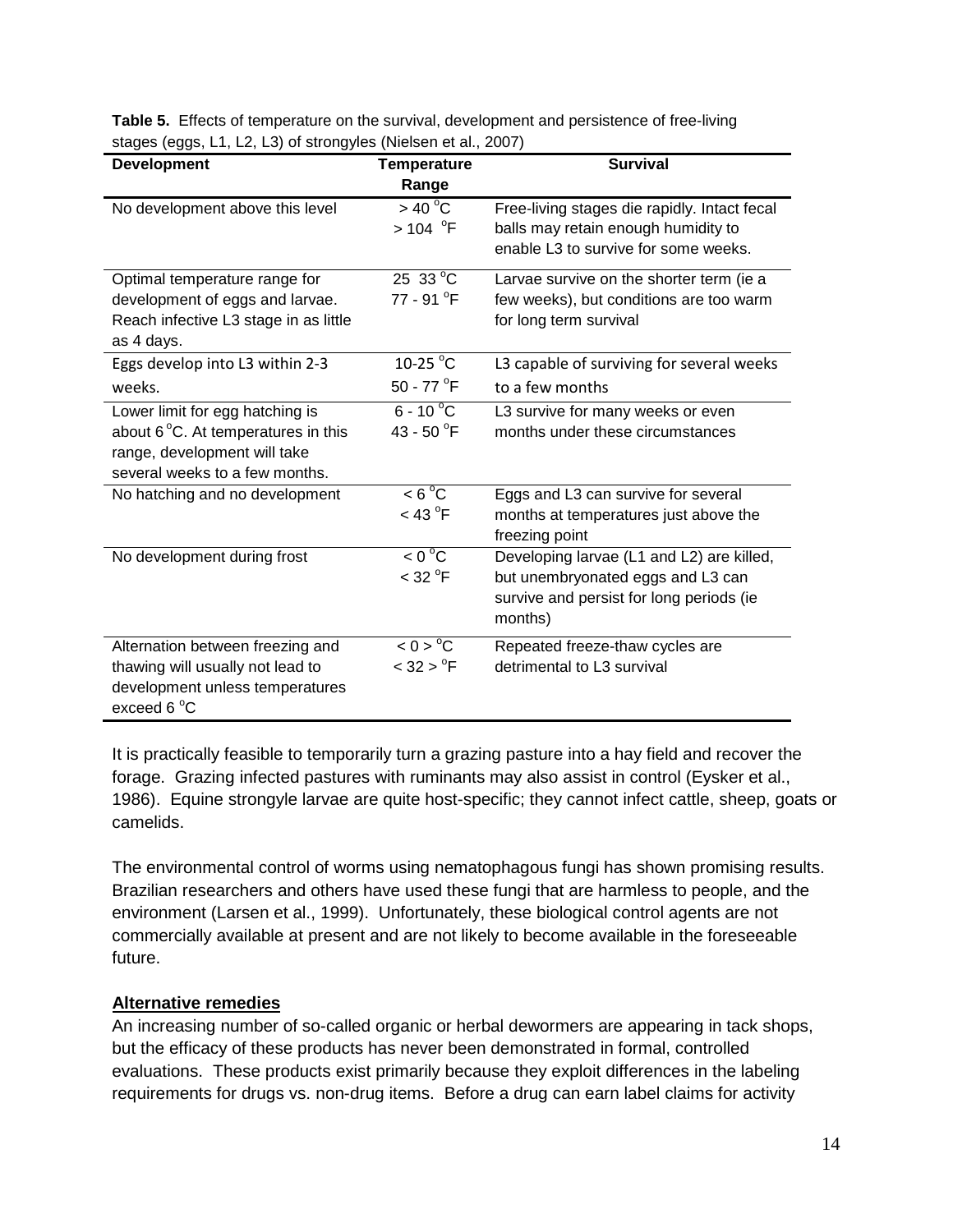against parasites, this fact must be proven unequivocally to the Food and Drug Administration by extensive efficacy and safety testing. Once a dewormer is approved by the FDA, the claims that can be made in advertising that drug are regulated by the FDA.

In contrast, products that are not considered drugs do not require FDA approval for marketing, so advertisers of non-FDA approved products can say just about anything they want, and their products do not have to be effective.

### **Anthelmintic Formulations Available**

**Benzimidazoles:** These drugs interfere with a worm's energy metabolism on a cellular level. They bind to beta tubulin and prevent its polymerization into microtubules. They are available in paste, liquid and pelleted formulations.

**Tetrahydropyrimidines:** Pyrantel pamoate and pyrantel tartrate act at the neuromuscular junction causing an irreversible rigid paralysis. Pyrantel salts only affect adult parasites that reside in the lumen of the gastrointestinal tract. Pyrantel pamoate is available in suspension and paste formulations, while pyrantel tartrate is formulated in alfalfa pellets and must be fed on a continual basis, serving only as a preventive, not a purge dewormer.

**Heterocyclic Compounds:** Several dewormers are classified as heterocyclic compounds, but piperazine is the only one used in horses. Piperazine works by depolarizing muscular membranes, which renders them resistant to the action of acetylcholine. The action of piperazine is limited to adult parasites. Piperazine is used infrequently in horses, and there is currently no formulation marketed for equine usage. It was available as a liquid or powder formulation which required nasogastric intubation.

**Macrocyclic Lactones:** These act on glutamate-gated chloride channels in nematode nerve and muscle cells, disturbing the normal transmission of nervous stimuli to muscles. The result is flaccid paralysis. Macrocyclic lactones are the most potent killers of worms, being effective at less than one-tenth the dosage of other classes of dewormers. They also have the unique quality of killing external parasites, such as lice, mites, and the cutaneous larvae of *Onchocerca, Habronema*, and *Draschia*. Macrocyclic lactones are available in paste (ivermectin) or as an oral gel (moxidectin).

**Isoquinoline-Pyrozines:** Praziquantel is the sole member of the isoquinolone class used in horses. It is also unique in that it has no activity against nematodes. Praziquantel is effective only against *Anoplocephala* spp. Praziquantel is currently marketed only in combination with macrocyclic lactones, and the combination formulation is that of the parent compound (ivermectin if paste, moxidectin if a gel).

# **Parasite Control Programs: Points to Ponder**

Information about prepatent periods for the different parasites (ie the period of time from ingestion of parasite infective stages until eggs are being shed in the feces), can be important for making decisions on when to treat. This information can be found in Appendix B.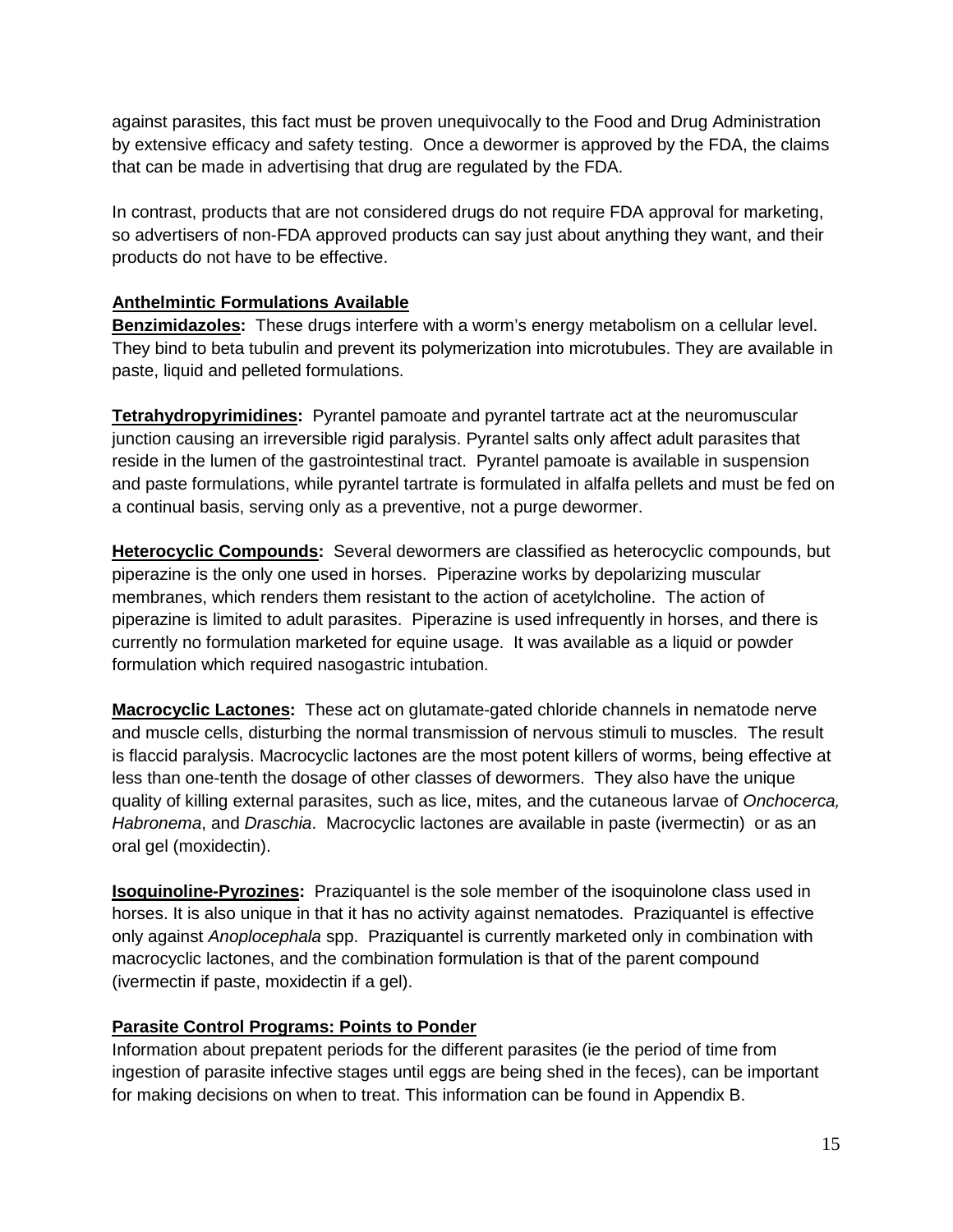#### **Considerations for mature horses:**

Focus on control of cyathostomins. Depending on climatic conditions, one or two yearly treatments are sufficient to prevent occurrence of large strongyles. Consider including a treatment effective against encysted cyathostomins at a time when the mucosal burden is at its peak. Typically, this is more likely to occur towards the end of the grazing season, ie. fall in northern climates, and spring in the more tropical and subtropical climates. Include treatments against bots. Include a cestocide at least annually if they are a problem in your region.

Deworming programs for adult horses should be designed with the following principles in mind:

- Evaluate the efficacy of the dewormers used on each farm at least every three years using the FECRT.
- A basic foundation of anthelmintic treatments should be considered to all horses. This should consist of one or two yearly treatments to target large strongyles, tapeworms, bots, and spirurid nematodes responsible for causing summer sores (*Habronema* spp. and *Draschia* spp.). In most cases, one or two yearly treatments will achieve this goal.
- All further treatments should be targeting horses with a high strongyle contamination potential.
- Focus anthelmintic treatments during seasons of peak transmission (usually spring and fall when pasture refugia is at its highest).

#### **Considerations for foals, weanling, yearlings**

- Targeted treatments (selective therapy) based on FEC is not recommended in this age group. Instead the following considerations should be made.
- During the first year of life foals should receive a minimum of four anthelmintic treatments. First deworming should be carried out at about 2-3 months of age, and a benzimidazole drug is recommended to ensure efficacy against ascarids. Second deworming is recommended just before weaning (approximately six months of age). An extra treatment can be justified before weaning if the time period between the two treatments exceeds 3 months. At weaning FEC are recommended to determine whether worm burdens are primarily strongyles or ascarids, to facilitate the right choice of drug class. Third and fourth treatments should be considered at about 9 and 12 months of age, respectively, and treatment should primarily be targeting strongyles. Tapeworm treatment should be included on one of these latter treatment occasions.
- Perform FECRT yearly to evaluate the efficacy of anthelmintics against strongyles and ascarids
- *Strongyloides westeri* is rarely a cause of diarrhea in young foals thanks to the advent of the benzimidazoles and macrocyclic lactones. It is widely used to deworm mares just prior to foaling to prevent the lactogenic transmission of this parasite. However, if mares were recently treated with a macrocyclic lactone that same spring, there is little justification for this.
- Recently weaned foals should be turned out onto the "cleanest" pastures with the lowest parasite burdens.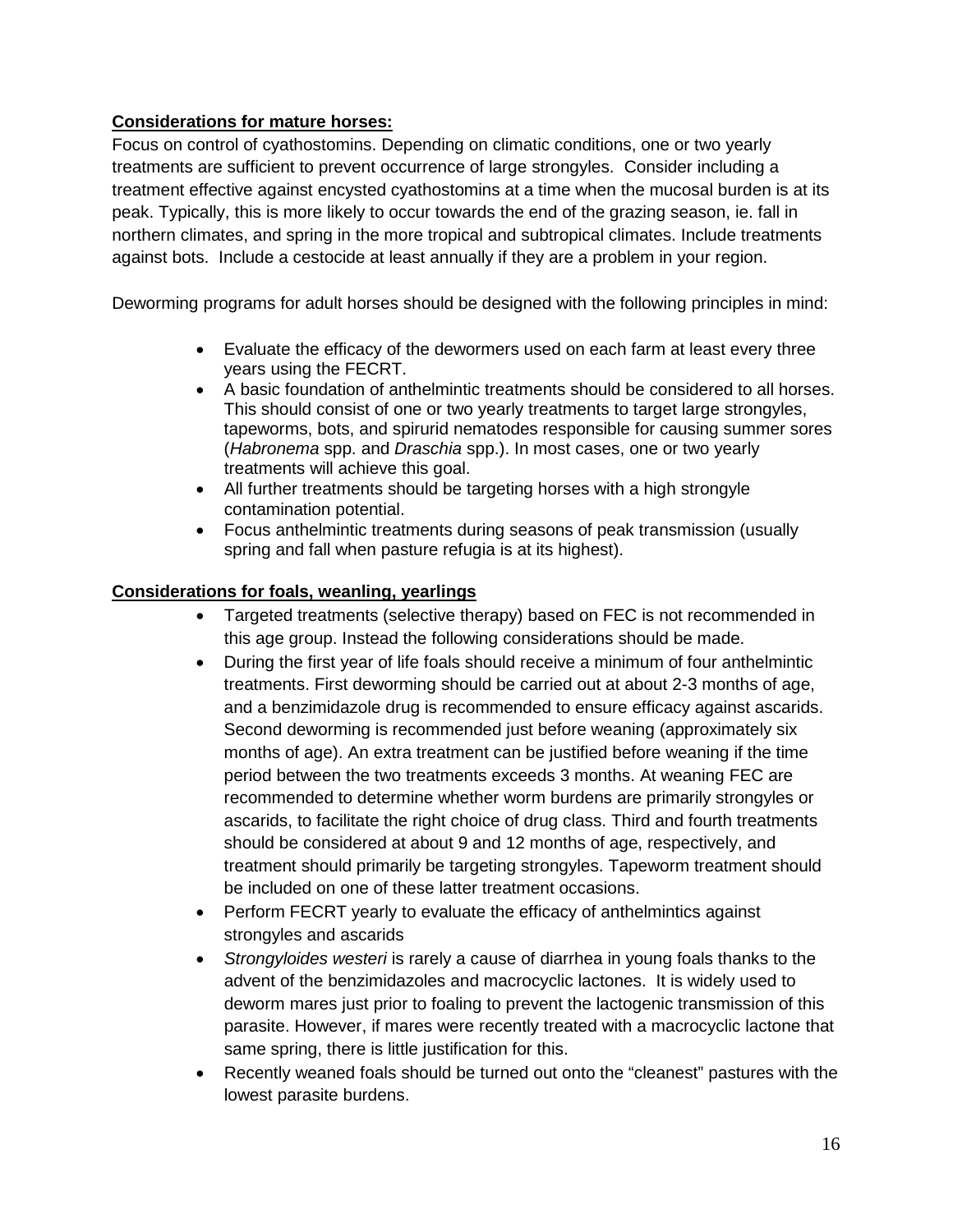• Yearlings and two-year olds should continue to be treated as "high" shedders, and receive about three to four yearly treatments with efficacious drugs.

## **General points to consider**

- Do not under-dose horses and foals; use weight tapes or scales to determine body weights.
- Cyathostomins, large strongyles, and tapeworms are acquired on pasture. Ascarids and pinworms can be acquired in confinement as well as on pasture.
- Use properly performed FECs to determine shedding status and drug efficacy of new arrivals before turnout in common pastures.
- Consider using tapeworm serology (ELISA) submitted on at least 20% of resident herd members to determine exposure potential for tapeworms.
- Concentrate drug treatments when the local climate favors parasite transmission.
- Decrease treatments when climate conditions are adverse (hot summer / freezing winter) for larval survival and / or transmission.
- Design a parasite control program that considers the farm's management practices and region of the country. Consider the following:
	- Stocking density: Many horses and / or many different owners may make it more difficult and labor intensive to treat each horse as an individual. Heavy stocking rates resulting in a consistently high level of parasite exposure can challenge even the best deworming program.
	- Time horses spend on pasture: Limited access or the absence of grass often contributes to low FECs.
	- Age of horses on the farm: Are there foals/ weanlings/yearlings and / or mature adults. Treat youngsters as high shedders.
	- Is this an "open" herd: Institute a biosecurity program for all new arrivals that includes a FEC and larvicidal deworming prior to turn-out with resident horses.
	- What is the farm's ability or willingness to "clean up" the environment using non-chemical means such as pasture rotation, cross-grazing with other species, manure removal and composting?

# **Summary for Parasite Control**

Given the information provided in this document, what is a rational worm control program? Worm control programs are best viewed as a yearly cycle starting at the time of year when worm transmission to horses changes from negligible to probable. Furthermore, it is critical that all treatment recommendations be viewed in the proper context. All treatment and nontreatment recommendations are made within the context of a preventive program where FEC surveillance is being performed. These recommendations, which are based on epidemiological principles, may not apply to individual horses on farms. Thus, if presented with a horse showing evidence of parasitic disease during the times of the year when treatments are not recommended (e.g., summer in south, winter in north), then this horse should be treated – and if the horse is showing overt symptoms of intestinal parasitic disease then moxidectin would be the treatment of choice since it is important to kill the encysted mucosal larvae in these animals.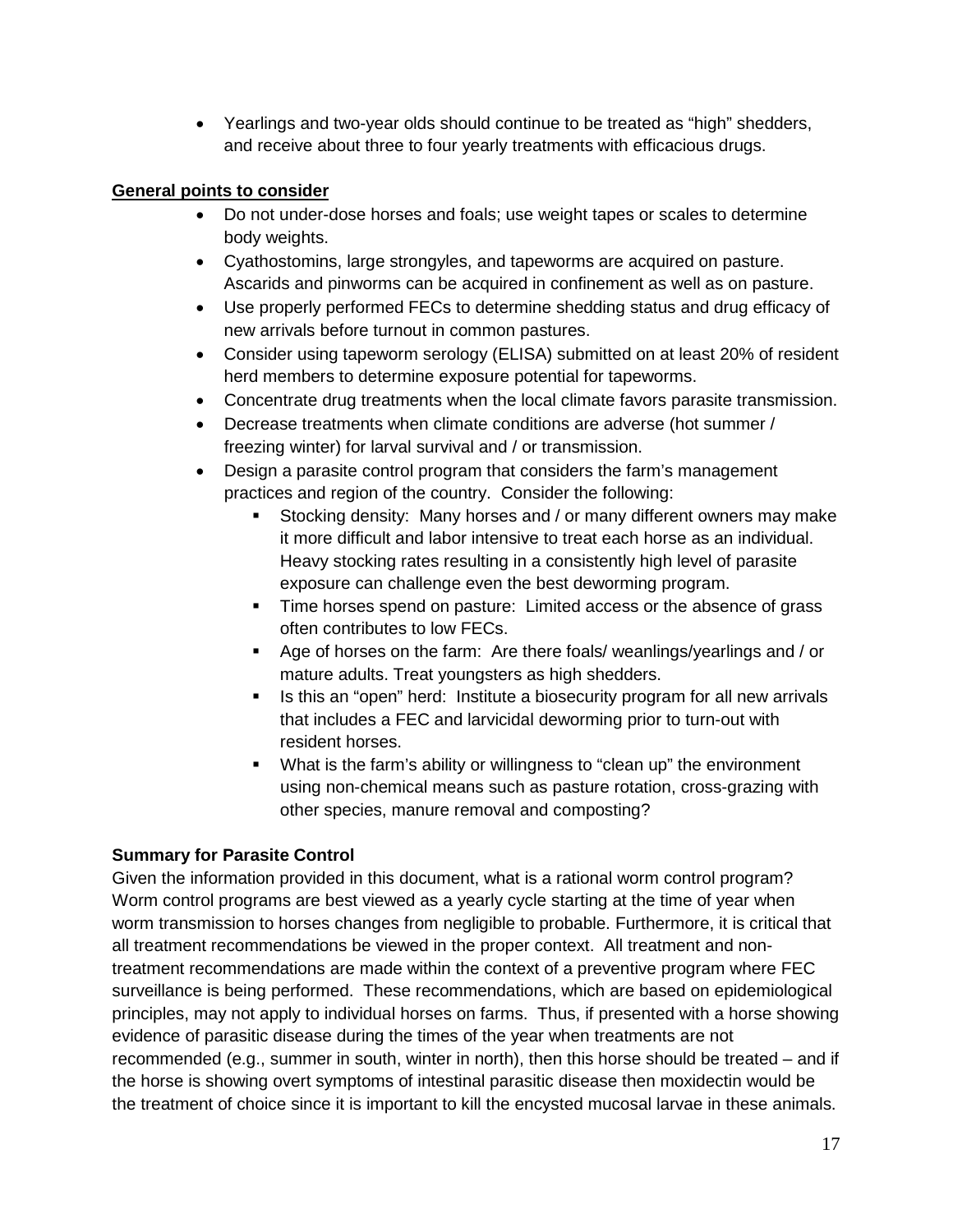The larvicidal regimen of fenbendazole (10 mg/kg for five consecutive days) can be applied for this purpose, if a FECRT reveals full efficacy of this drug.

It is important to keep in mind that these are just suggestions; thus, there are many variations of these suggested programs that would still meet the same goals and follow the same principles. Ultimately, each farm (with veterinary guidance) should develop its own program tailored to the specific needs of the farm and each animal. There is no such thing as a "one size fits all" program.

As outlined, all adult horses should benefit from a basic foundation of one or two treatments per year. Low egg shedding horses with naturally strong immunity to cyathostomins will need no other treatments because the two treatments have covered the needs of the other parasites and these horses are protected naturally from cyathostomins by their immune state. In traditional deworming programs, repeated treatment of low shedder horses every 2-3 months accomplishes little to improve their health, but it does promote drug resistance. Moderate and high egg shedders will need a third or fourth treatment for cyathostomins. Daily pyrantel tartrate or a moxidectin can be considered for suppression of egg shedding in consistent high strongyle shedders.

Any additional treatments would be given on an "as needed" basis depending on whether a specific parasitic infection or disease is diagnosed. For example, if *Anoplocephala* eggs are seen when performing FEC, a second tapeworm treatment during the year might be warranted. Likewise, if pinworms are diagnosed, any horse showing symptoms should be treated with an effective anthelmintic. Ivermectin and moxidectin remain the foundation for control of strongyle parasites, although signs of emerging resistance have been reported in Central Kentucky. In contrast, resistance to these drugs is common in *P. equorum*. Thus, efficacy should be proven with a FERCT before using these drugs to control *P. equorum* in foals.

Strongyle resistance is well documented against pyrantel, fenbendazole, and oxibendazole, but these drugs are still effective against cyathostomins on some farms and can therefore be used if a FECRT has documented good efficacy. In addition, resistance in *P. equorum* is still uncommon for these drugs, thus these are often solid choices when targeting this parasite.

# **Recommended reading:**

- Briggs, K., Reinemeyer, C.R., French, D., Kaplan, R.M., 2004.. Parasite Primer parts 1-12. The Horse, 2004.
- Kaplan, R.M., Nielsen, M.K., 2010. An evidence-based approach to equine parasite control: It ain't the 60s anymore. Equine Veterinary Education 22, 306-316.
- Reinemeyer, C. 2012. Anthelmintic resistance in non-strongylid parasites of horses. Vet. Parasitol. 185, 9–15.
- Reinemeyer C.R, Nielsen M.K. Handbook of Equine Parasite Control. Wiley-Blackwell, John Wiley & Sons Inc. 2012.
- Swiderski, C., French, D.D., 2008. Paradigms for Parasite Control in Adult Horses. AAEP proceedings. 2008:54.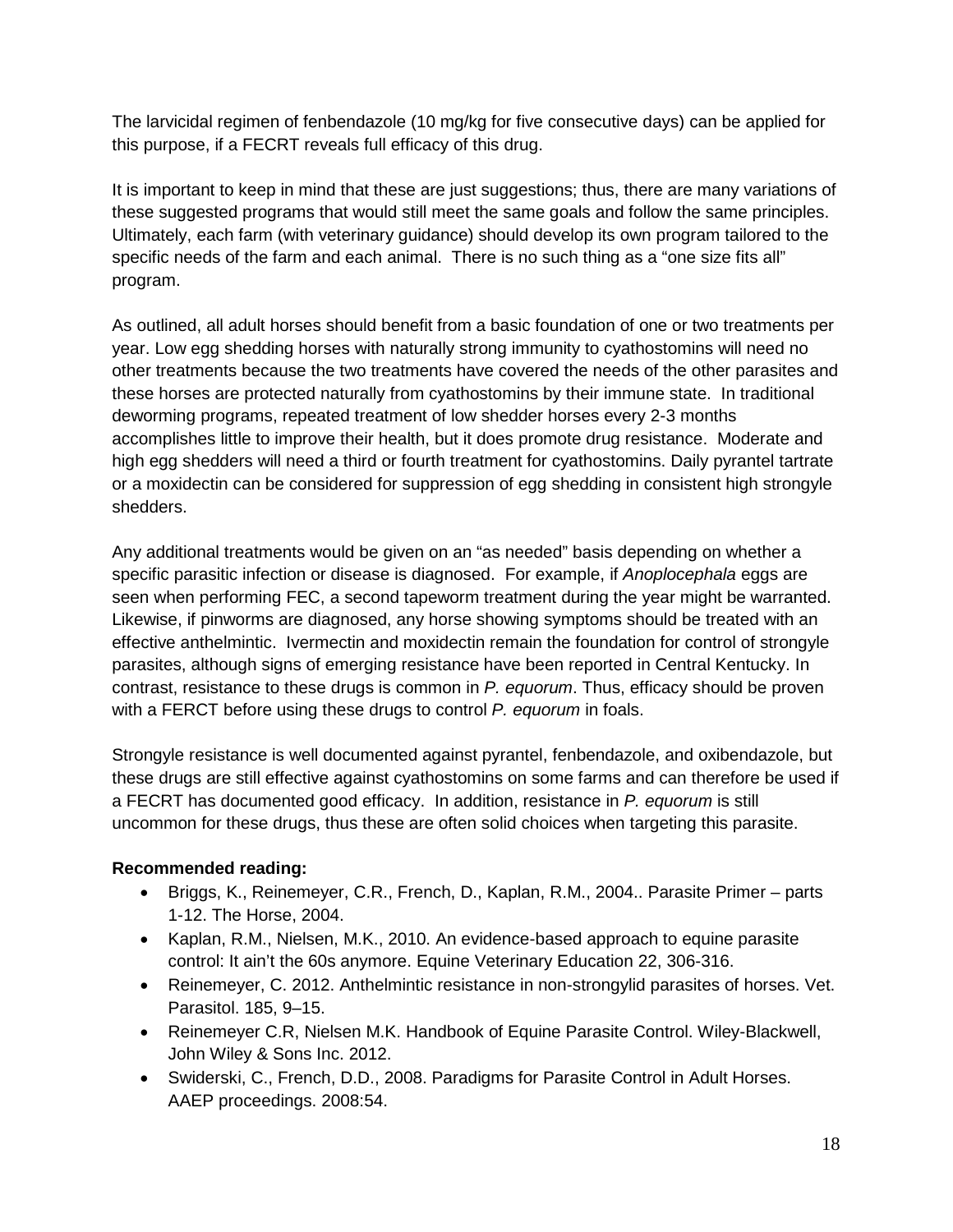## **References:**

- Abbott, J.B., Mellor, D.J., Barrett, E.J., Proudman, C.J., Love, S., 2008. Serological changes observed in horses infected with *Anoplocephala perfoliata* after treatment with praziquantel and natural reinfection. Vet. Rec. 162, 50-53.
- Becher, A., Mahling, M., Nielsen, M.K., Pfister, K., 2010. Selective anthelmintic therapy of horses in the Federal states of Bavaria (Germany) and Salzburg (Austria): An investigation into strongyle egg shedding consistency. Vet. Parasitol. 171, 116-122.
- Boersema, J.H., Borgsteede, F.H.M., Eysker, M., Saedt, I., 1995. The reappearance of strongyle eggs in feces of horses treated with pyrantel embonate. Vet. Quart. 17, 18 – 20.
- Boersema, J.H., Eysker, M., Maas, J., van der Aar, W.M., 1996. Comparison of the reappearance of strongyle eggs in foals, yearlings, and adult horses after treatment with ivermectin or pyrantel. Vet. Quart. 18, 7 – 9.
- Borgsteede, F.H.M., Boersma, J.H., Gaasenbeek, C.P.H., Vanderburg, W.P.J., 1993. The reappearance of eggs in feces of horses after treatment with ivermectin. Vet. Quart. 15, 24 – 26.
- Clayton, H.M., 1986, Ascarids. Recent advances. Vet Clin North Am Equine Pract 2, 313-328.
- Cribb, N.C., Cote, N.M., Boure, L.P., Peregrine, A.S., 2006. Acute small intestinal obstruction associated with *Parascaris equorum* infection in young horses: 25 cases (1985–2004). New Zeal. Vet. J. 54, 338-343.
- Demeulenaere, D., Vercruysse, J., Dorny, P., Claerebout, E., 1997. Comparative studies of ivermectin and moxidectin in the control of naturally acquired cyathostome infections in horses. Vet. Rec.15, 383–386.
- DiPietro, J.A., Hutchens, D.E., Lock, T.F., Walker, K., Pau, A.J., Shipley, C., Rulli, D., 1997. Clinical trial of moxidectin oral gel in horses. Vet. Parasitol. 72, 167–177.
- Drudge, J.H., Lyons, E.T., 1966. Control of internal parasites of the horse. J Am Vet Med Assoc 148, 378-383.
- Eysker, M., Jansen, J., Mirck , M.H., 1986. Control of strongylosis in horses by alternate grazing of horses and sheep and some other aspects of the epidemiology of strongylidae infections. Vet. Parasitol. 19, 103-115.
- Gould, J.C., Rossano, M.G., Lawrence, L.M., Burk, S.V., Ennis, R.B., Lyons, E.T., 2012. The effects of windrow composting on the viability of *Parascaris equorum* eggs. Vet. Parasitol., *in press.*
- Herd, R.P., 1986. Epidemiology and control of equine strongylosis at Newmarket. Equine Vet. J. 18, 447-52.
- Ihler, C.F., 1995. The distribution of *Parascaris equorum* eggs in the soil-profile of bare paddocks in some Norwegian studs. Vet. Res. Comm. 19, 495-501.
- Jacobs, D.E., Hutchinson, M.J., Parker, L., Gibbons, L.M. 1995. Equine cyathostome infection -Suppression of faecal egg output with moxidectin. Vet. Rec. 137, 545.
- Kaplan, R.M., 2002. Anthelmintic resistance in nematodes of horses. Vet. Res. 33, 491- 507.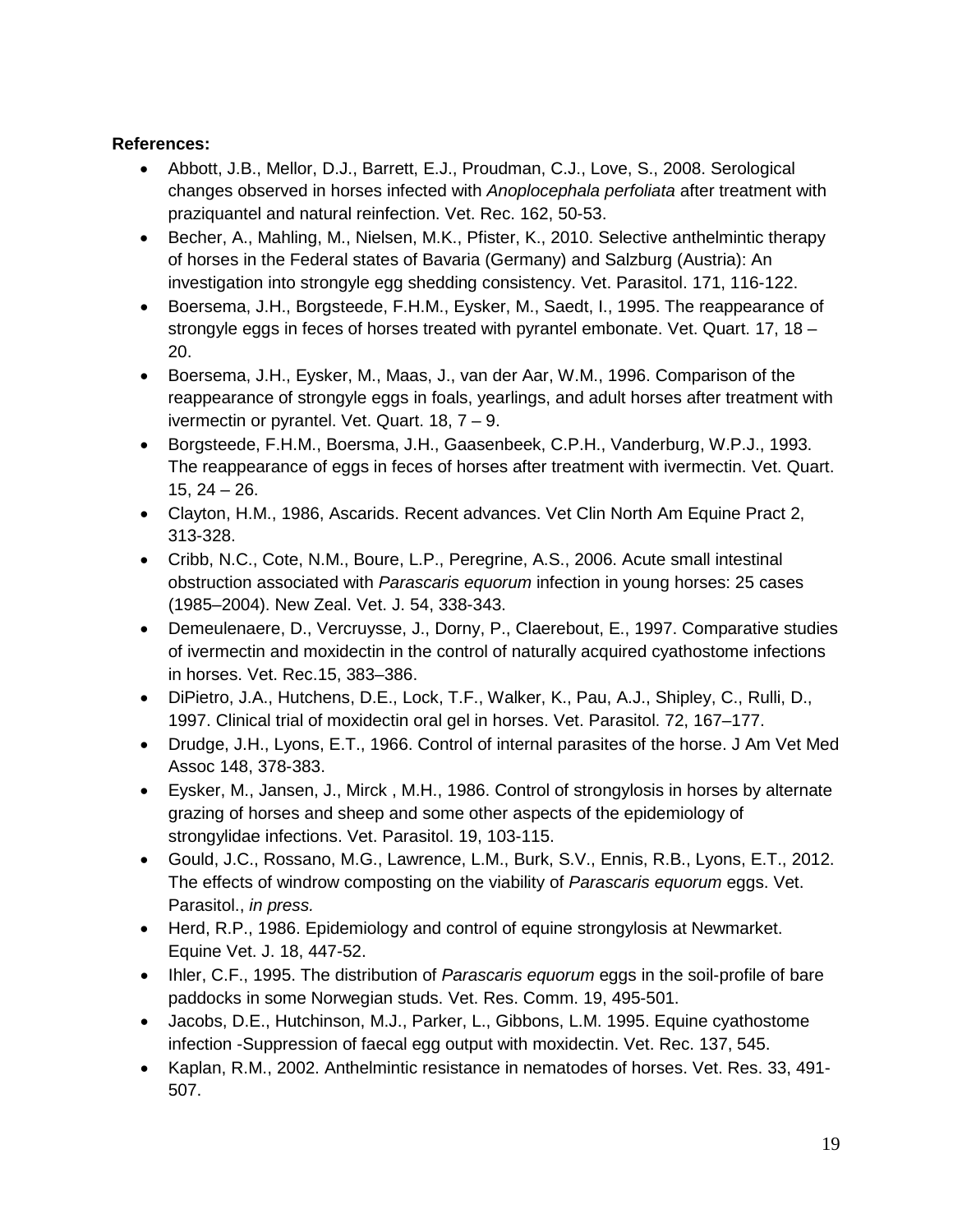- Kaplan, R.M., Nielsen, M.K., 2010. An evidence-based approach to equine parasite control: It ain't the 60s anymore. Equine Veterinary Education 22, 306-316.
- Larsen, M., 1999. Biological control of helminths. Int. J. Parasitol. 29, 139-146.
- Leathwick, D.M., Miller, C.M., Atkinson, D.S., et al. 2008 Managing anthelmintic resistance: Untreated adult ewes as a source of unselected parasites, and their role in reducing parasite populations. New Zeal. Vet. J. 56, 184-195.
- Love, S., Murphy, D., Mellor, D., 1999. Pathogenicity of cyathostome infection. Vet. Parasitol. 85, 113-121.
- Lyons, E., Drudge, J., Tolliver, S., Swerczek, T., Crowe, M., 1984. Prevalence of Anoplocephala perfoliata and lesions of Draschia megastoma in Thoroughbreds in Kentucky at necropsy. Am. J. Vet. Res. 45, 996-999.
- Lyons, E.T., Swerczek, T.W., Tolliver, S.C., Bair, H.D., Drudge, J.H., Ennis, L.E., 2000. Prevalence of selected species of internal parasites in equids at necropsy in central Kentucky (1995-1999). Vet. Parasitol. 92, 51-62.
- Lyons, E.T., Tolliver, S.C., Ionita, M., Lewellen, A., Collins, S.S., 2008a. Field studies indicating reduced activity of ivermectin on small strongyles in horses on a farm in Central Kentucky. Parasitol. Res. 103, 209-215.
- Lyons, E.T., Tolliver, S.C., Ionita, M., Collins, S.S., 2008b. Evaluation of parasiticidal activity of fenbendazole, ivermectin, oxibendazole, and pyrantel pamoate in horse foals with emphasis on ascarids (*Parascaris equorum*) in field studies on five farms in Central Kentucky in 2007. Parasitol. Res. 103 , 287–291.
- Lyons, E., Tolliver, S., Collins, S., Ionita, M., Kuzmina, T., Rossano, M., 2011. Field tests demonstrating reduced activity of ivermectin and moxidectin against small strongyles in horses on 14 farms in Central Kentucky in 2007–2009. Parasitol. Res. 108, 355-360.
- McBeath, D.G., Best, J.M., Preston, N.K., Duncan, J.L., 1978. Studies on the faecal egg output of horses after treatment with fenbendazole. Equine Vet. J. 10, 5–8.
- Nielsen, M.K., Baptiste, K.E., Tolliver, S.C., Collins, S.S., Lyons, E.T., 2010b. Analysis of multiyear studies in horses in Kentucky to ascertain whether counts of eggs and larvae per gram of feces are reliable indicators of numbers of strongyles and ascarids present. Vet. Parasitol. 174, 77-84.
- Nielsen, M.K., Haaning, N., Olsen, S.N., 2006a. Strongyle egg shedding consistency in horses on farms using selective therapy in Denmark. Vet. Parasitol. 135, 333-335.
- Nielsen, M.K., Kaplan, R.M., Thamsborg, S.M., Monrad, J., Olsen, S.N., 2007. Climatic influences on development and survival of free-living stages of equine strongyles: Implications for worm control strategies and managing anthelmintic resistance. Vet. J. 174, 23-32.
- Nielsen, M.K., Monrad, J., Olsen, S.N., 2006b. Prescription-only anthelmintics--A questionnaire survey of strategies for surveillance and control of equine strongyles in Denmark. Vet. Parasitol. 135, 47-55.
- Nielsen, M.K., Olsen, S.N., Lyons, E.T., Monrad, J., Thamsborg, S.M., 2012. Real-time PCR evaluation of Strongylus vulgaris in horses on farms in Denmark and Central Kentucky. Vet. Parasitol. 190, 461-466.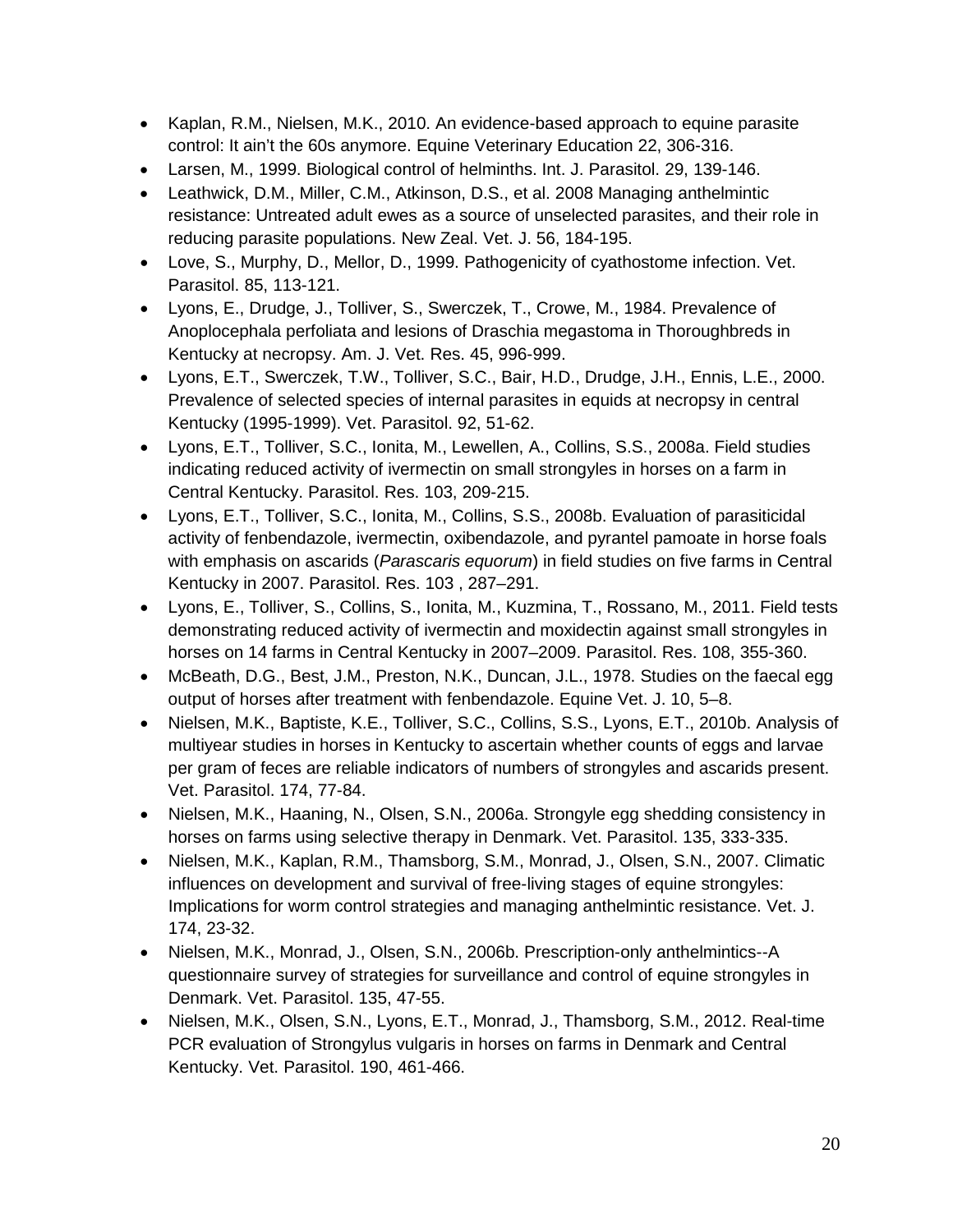- Nielsen, M.K., Vidyashankar, A.N., Andersen, U.V., DeLisi, K., Pilegaard, K., Kaplan, R.M., 2010a. Effects of fecal collection and storage factors on strongylid egg counts in horses. Vet. Parasitol. 167, 55-61.
- Poynter, D., 1954. Seasonal fluctuations in the number of parasite eggs passed in horses. Vet. Rec. 66, 74-78.
- Proudman, C.J., Edwards, G.B., 1992. Validation of a centrifugation/flotation technique for the diagnosis of equine cestodiasis. Vet. Rec. 131, 71-72.
- Proudman, C.J., French, N.P., Trees, A.J., 1998. Tapeworm infection is a significant risk factor for spasmodic colic and ileal impaction colic in the horse. Equine Vet. J. 30, 194– 199.
- Proudman, C.J., Trees, A.J., 1996. Use of excretory / secretory antigens for the serodiagnosis of *Anoplocephala perfoliata* cestodosis. Vet. Parasitol.61, 239-247.
- Reinemeyer, C.R., 2012. Anthelmintic resistance in non-strongylid parasites of horses. Vet. Parasitol. 185, 9-15.
- Rossano, M.G., Smith, A.R., Lyons, E.T., 2010. Shortened strongyle-type egg reappearance periods in naturally infected horses treated with moxidectin and failure of a larvicidal dose of fenbendazole to reduce fecal egg counts. Vet. Parasitol. 173, 349- 352.
- Sanada, Y., Senba, H., Mochizuki, R., Arakaki, H., Gotoh, T., Fukumoto, S., Nagahata, H., 2009. Evaluation of Marked Rise in Fecal Egg Output after Bithionol Administration to Horse and its Application as a Diagnostic Marker for Equine Anoplocephala perfoliata Infection. J.Vet. Med. Sci. 71, 617-620.
- Sangster, N.C., 1999. Pharmacology of anthelmintic resistance in cyathostomes: will it occur with the avermectin/milbemycins? Vet.Parasitol. 85, 189–201.
- Slocombe, J.O.D., 2006. A modified critical test and its use in two dose titration trials to assess efficacy of praziquantel for *Anoplocephala perfoliata* in equids. Vet. Parasitol. 136, 127-135.
- Vidyashankar, A.N., Hanlon, B.M., Kaplan, R.M., 2012. Statistical and biological considerations in evaluating drug efficacy in equine strongyle parasites using fecal egg count data. Vet. Parasitol. 185, 45-56.
- Waghorn, T.S., Leathwick, D.M., Miller, C.M., Atkinson, D.S., 2008. Brave or gullible: Testing the concept that leaving susceptible parasites in refugia will slow the development of anthelmintic resistance. New Zeal. Vet. J. 56, 158-163.
- Waghorn, T.S., Miller, C.M., Oliver, A.M., Leathwick, D.M., 2009. Drench-and-shift is a high-risk practice in the absence of refugia. New Zeal. Vet. J. 57, 359-363.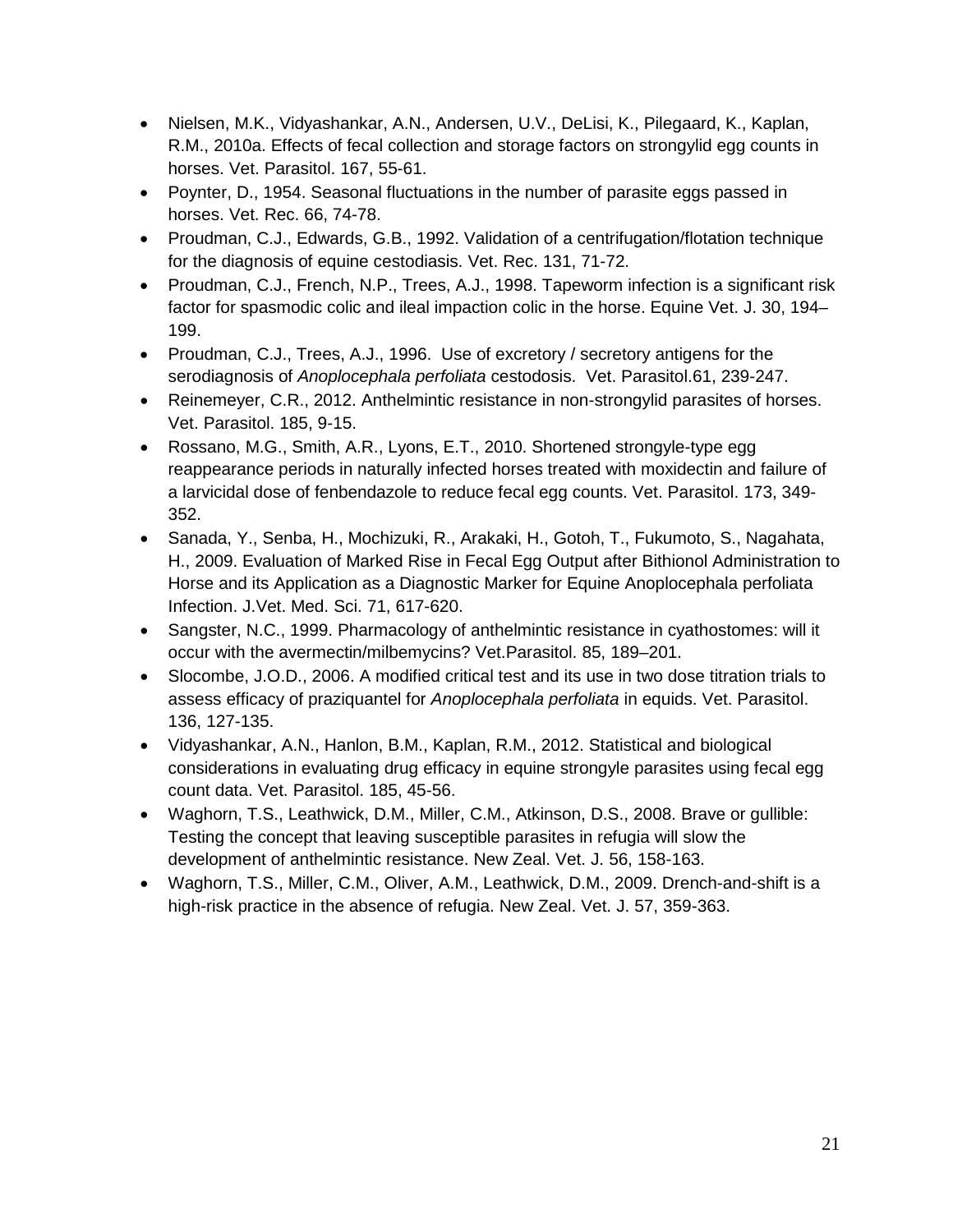## **Appendix A: Egg counting techniques**

#### **Modified McMaster Fecal Egg Count (FEC) Procedure**

The method described below has a detection limit of 25 EPG, which makes it useful for identifying high egg shedders, but less appropriate for the FECRT.

#### **Supplies needed:**

- Disposable paper cup (Dixie cup) or small container for feces
- Small strainer (household)
- Pipette, eye dropper or syringe to dispense fecal solution
- Cheese cloth or gauze sponge
- McMaster Slide
- Flotation medium

#### **Procedure Steps:**

- 1. Weigh out 4 g of feces in a small container or paper cup.
- 2. Add 26 mls of flotation medium (to bring the volume up to 30 ml) to feces. Mix well.
	- a. Note: If you do not have a scale, you can add feces to the 26 ml of solution and when the volume reaches 30 mls, you have added 4 g.
- 3. Strain through one or two layers of cheesecloth, one layered gauze squares, or tea strainer), mix well.
- 4. Mix the sample well and then immediately withdraw about 1 ml of the suspension with a pipette or syringe and fill the first counting chamber of the McMaster slide.
	- a. Repeat the process to fill the second chamber.
	- b. Let the slide stand for two to five minutes to allow eggs to float to top.
		- i. If visible air bubbles are present, the chamber should be emptied and refilled.
- 5. Steps three and four should be done at the same time without letting the sample sit between steps, since eggs are in flotation fluid and will immediately begin to rise to the top of the fluid. You want to be sure to get a representative sample of the mixed solution.
- 6. Once chambers are filled, step three can be started for the next sample.
- 7. Once filled, the chambers can set for 60 minutes before counting without causing problems if using sodium nitrate. Longer than this and drying/crystal formation can begin. With sodium chloride, crystal formation occurs much more quickly.
- 8. Count all eggs inside of grid areas (only count the eggs which have more than half of their area inside the outer lines of the grid) at 100x total magnification (10x ocular lens and 10x objective lens). Focus on the top layer, which contains the very small air bubbles (small black circles). Count both chambers.
	- a. Count only strongyle eggs (oval-shaped, about 90 microns long). Ascarid eggs (round, about 80-90microns long) can also be counted, but should be counted separately from the strongyle eggs. Do not count strongyloides (oval, about 50 microns long), tapeworm eggs (D-shaped), or *Eimeria leuckarti* (large brown oocysts of the same size as strongyle eggs)--only notations are made as to the presence of these other parasites.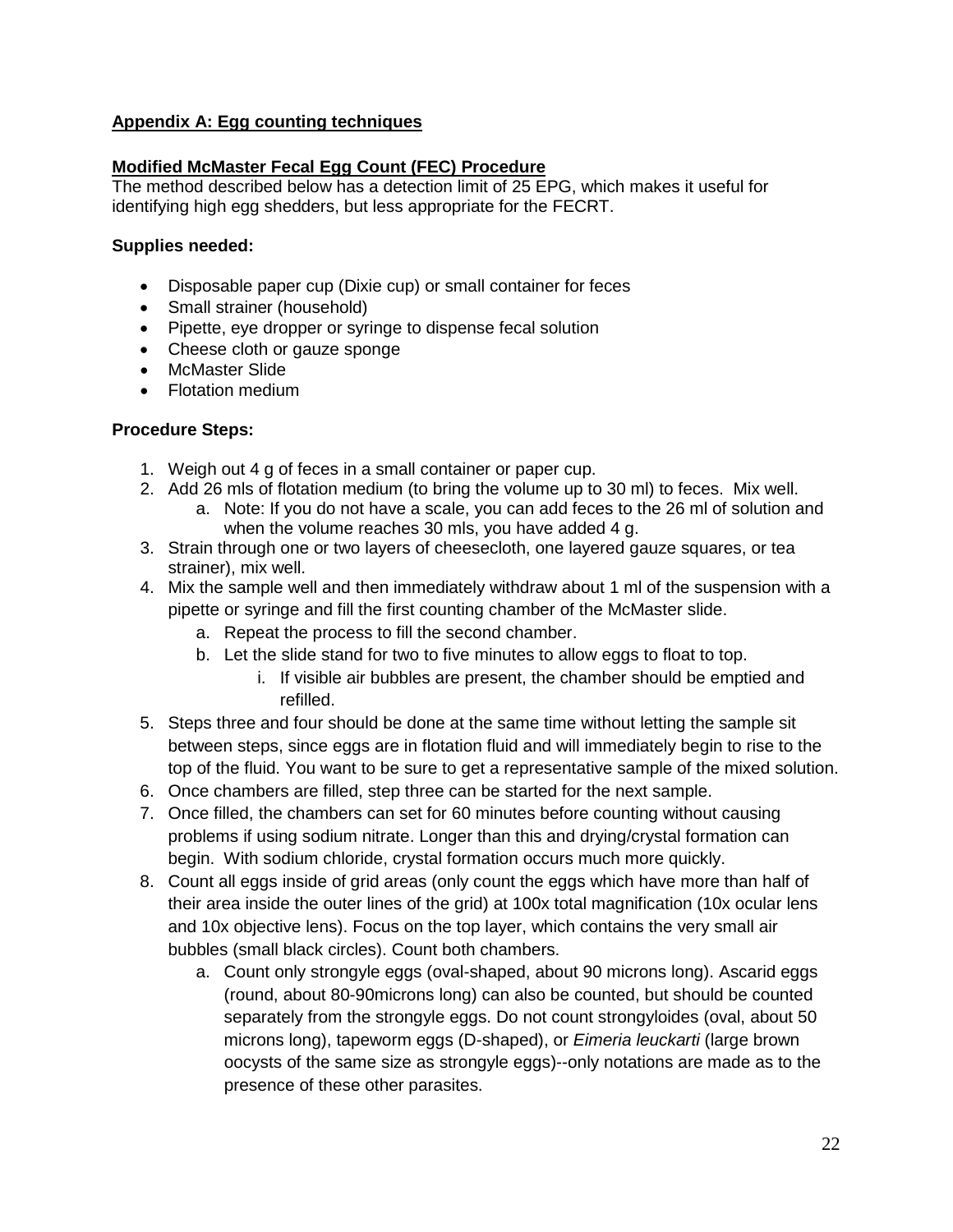#### **Modified Wisconsin Technique**

This technique does not require specialized slides, but involves centrifugation using a swingbucket rotor. The detection limit is 1 EPG, which makes the technique very suitable for the FECRT.

## **Supplies Needed:**

- Small strainer (household)
- Pipette, eye dropper or syringe to dispense fecal solution
- Cheese cloth or gauze sponges
- Test tube 15 mls or centrifuge tube 15 mls
- Centrifuge swinging head centrifuge not fixed
- Sheather's solution (sugar solution)

#### **Procedure Steps:**

- 1. Weigh out 1 g fecal sample in a small beaker (50-100 ml).
- 2. Add 20 ml of tap water in the fecal material.
- 3. Stir very well with a spatula and mash the material until it is completely broken apart.
- 4. Pour the mixture through the funnel with one layer of cheesecloth (or tea strainer) into another beaker (150-250 ml), stirring the material in the funnel while pouring. Press the material remaining in the funnel with the spatula until nearly dry.
- 5. Add 10 ml of tap water to the beaker and rinse into a mixture the material clinging to the sides and bottom, and then pour this mixture through the material in the funnel, stirring the material in the funnel while pouring. Press the material in the funnel until dry again, and then discard in the orange bag.
- 6. Stir the material in the beaker and immediately pour the contents of the beaker into two 15 ml tubes, being careful to divide it as equally as possible. There should not be any material left in the beaker.
- 7. Centrifuge the tubes for 5 to 7 minutes at 300 *g* to pull fecal debris to the bottom of tube.
- 8. Fill the tubes to just over the top with Sheather's solution and place a cover slip onto the meniscus.
- 9. Centrifuge at 300 *g* for 10 minutes.
	- a. Note that if a swing-bucket rotor is not available then a fixed-angle rotor can be used, but cover slips may fall off. If using a fixed-angle rotor the procedure should be modified as follows: the tube is initially filled only ¾ fill with Sheather's solution and then after centrifugation the tube is filled with Sheather's solution until a positive meniscus forms. Then a coverslip is placed on the tube and the tube is left to sit for 10-15 minutes before removing the coverslip and placing it on a slide for counting.
- 10. Let sit for about 5 minutes, and then remove the cover slip and place on a slide.
- 11. Examine the entire cover slip from both tubes and count the number of eggs that you find.
- 12. The number of eggs counted equals the EPG as the detection limit is 1 EPG.